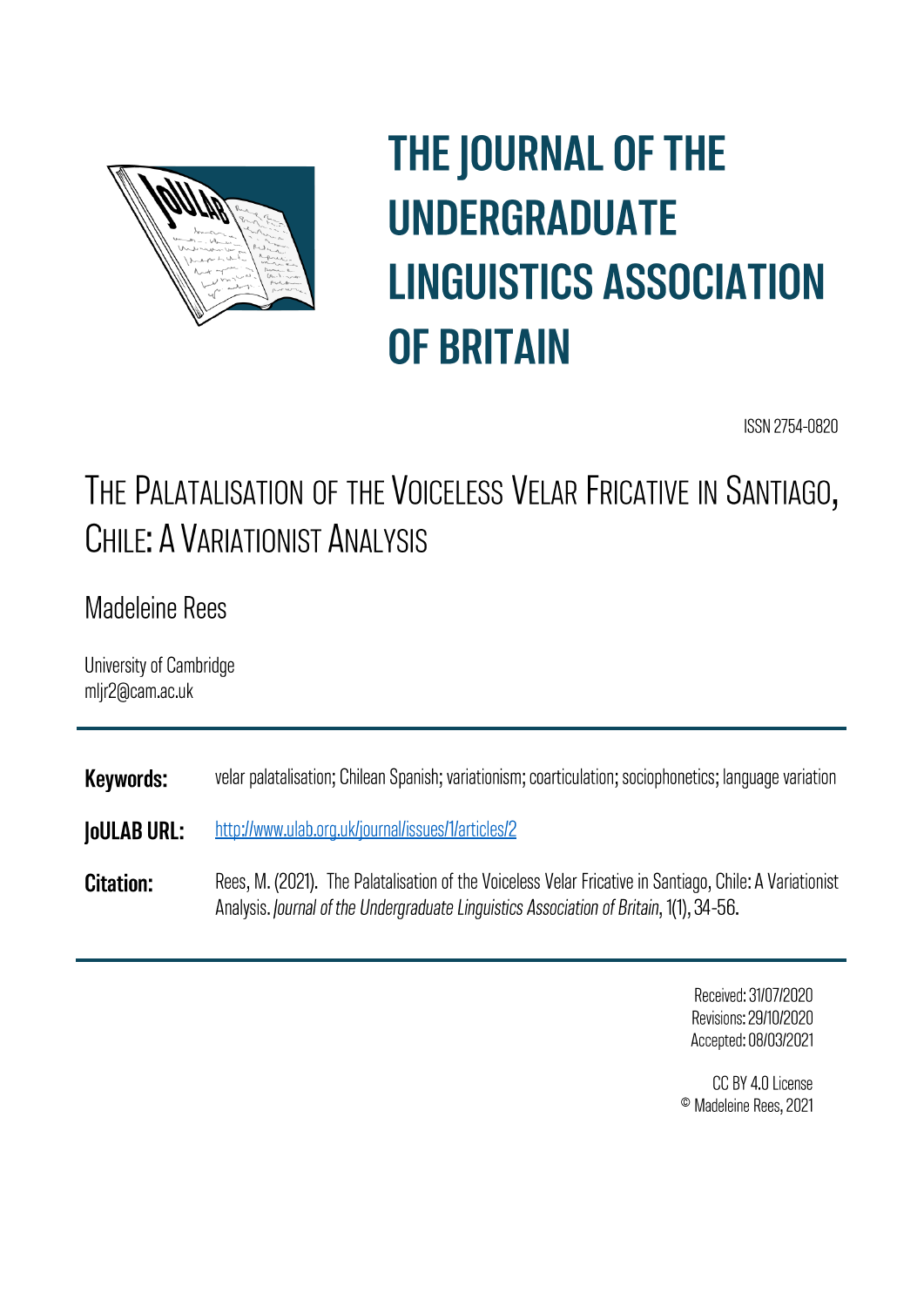## **The Palatalisation of the Voiceless Velar Fricative in Santiago, Chile: A Variationist Analysis**

#### **Madeleine Rees**

*University of Cambridge*

**Abstract.** Allophonic palatalisation of velar consonants in Chilean Spanish has been hastily attributed to the inevitable anticipatory assimilation that occurs between a back consonant and front vowel. In this study, the extent of palatalisation of the voiceless velar fricative /x/ was measured before /e/ and /i/, in male and female speakers, and in controlled and casual speech, to ascertain the relationship between palatalisation, the gender of the speaker and the speech style, from a variationist standpoint. Using reading and interview tasks, a total of 1586 /x/ tokens were taken from 14 participants from Santiago. Results show a significant drop in frequency (indicative of lesser palatalisation) in casual speech from males, but not in casual speech from female speakers. Concurrently, the following vowel also influenced the degree of palatalisation. It can be proposed that palatalisation is dictated to an extent by articulatory effort and caution, linked to differences in sociolinguistic behaviours of both genders. [h] has also been registered as a more infrequent allophone of /x/, serving as a replacement for  $[x]$  and  $[c]$ .

**Plain English Abstract.** Palatalisation is the production of soft palate-originating (velar) consonants further forward in the mouth than typically expected. In Chilean Spanish, this process has been hastily attributed to the physical limitations on articulation when a speaker articulates a sound originating in the back of the mouth followed by one originating in the front. However, gradient changes like palatalisation may also be controlled by social pressures exerted on speech: the variationist analysis here follows the reasoning that no socially-driven language variation of this type is random. In this study, palatalisation of the voiceless velar fricative /x/ (as in the first sound in 'gente' – /ˈxen.te/) was measured before front vowels /e/ and /i/, in male and female speakers, and in controlled and casual speech, to determine the relationship between palatalisation, speaker gender and speech style. Using controlled reading tasks and informal interviews, 1586 instances of /x/ were obtained from 14 participants from Santiago. Results indicate that the following vowel mediates palatalisation to an extent. Concurrently, male speakers show significantly less palatalisation before /e/ in casual speech, while female speakers maintain relatively constant levels of palatalisation in both speech styles. It is proposed that palatalisation is mediated by both physical articulation pressures, caused by the following front vowel, and by social pressures, particularly gendered differences in speech styles.

**Keywords**: velar palatalisation; Chilean Spanish; variationism; coarticulation; sociophonetics; language variation

## **1 Introduction**

#### **1.1 Overview**

The allophonic palatalisation of the voiceless velar fricative  $x/$  into  $\lceil c \rceil$  before  $\lceil e \rceil$ ,  $\lceil i \rceil$  or  $\lceil i \rceil$  is especially marked in Chilean Spanish (González, 2014) (see Figure 1). Currently, the most prevalent opinion surrounding this allophone suggests that it is produced from assimilation between a velar fricative and a following front vowel. The front location of the vowels /e/ and /i/ in the oral acoustic space causes the tongue dorsum to move forward anticipatorily, in turn causing the fronting of the previous consonant (Hualde, 2014). To a certain extent, the production of slightly palatalised velar fricatives is inevitable in all dialects of Spanish, due to the subconscious nature of coarticulation. However, in Chile, this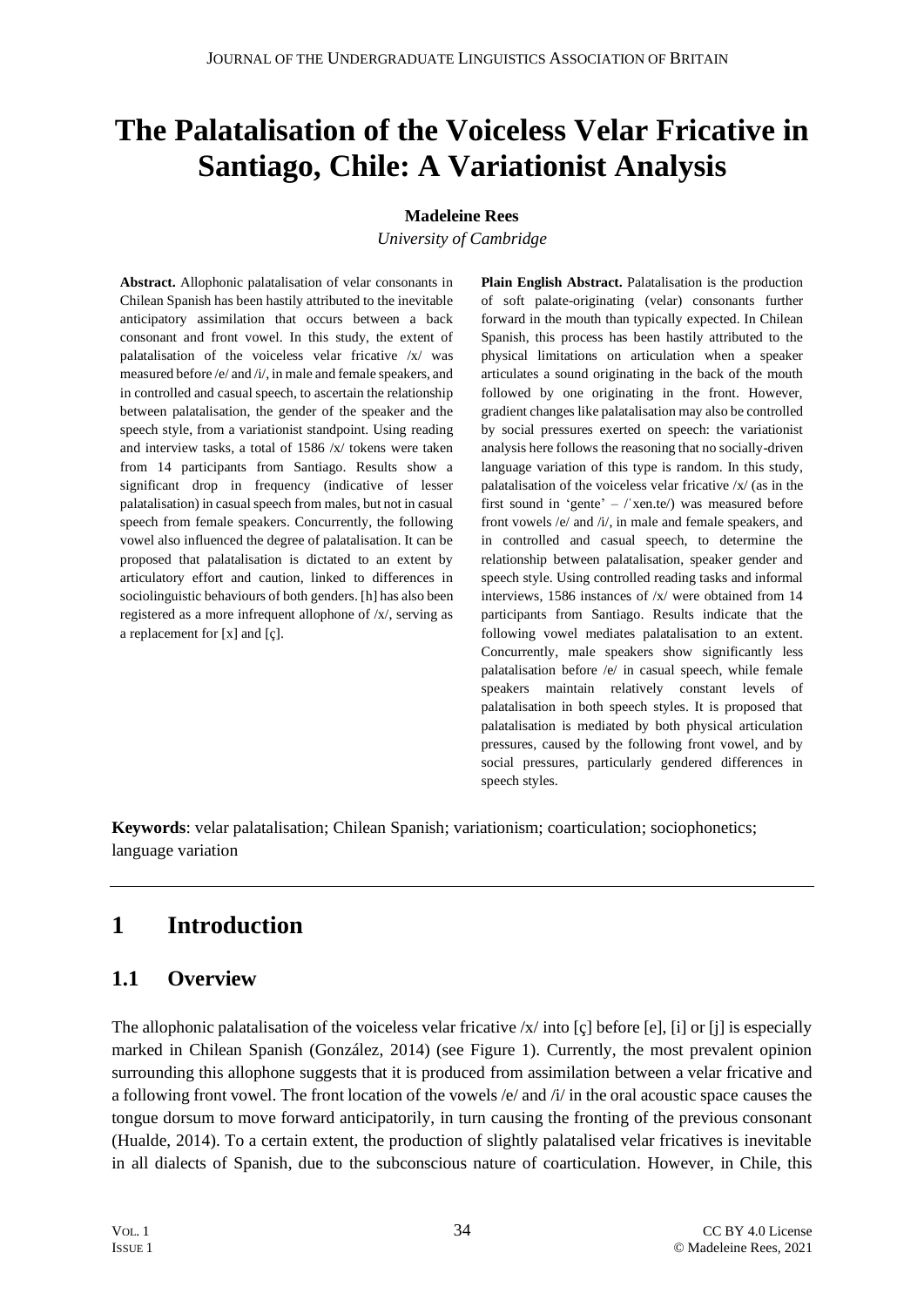process seems to intensify: as such, the voiceless palatal fricative [ç] has been added as an allophone to its phonetic alphabet (Sadowsky & Salamanca, 2011).



**Figure 1**: *Voiceless palatal fricative (tagged), female speaker.*

This topic has, so far, not been explored in depth. This investigation seeks firstly to fill a gap in the literature, which has been communicated explicitly. Sadowsky (2015, p. 82) notes that "it cannot be discounted that sociolinguistic variation may have gone undetected in other phonetic or phonological phenomena, such as the degree of palatalisation of the allophones [c], [J,  $\gamma$ ,  $\gamma$ ] and [ç] of /k/, /g/, and ̞̟ /x/, respectively"<sup>1</sup>.

Furthermore, there is another gap in previous research: the key feature of the studies on this variation, carried out by Tapia Ladino and Valdivieso (1997) and Flores (2016), is that they used speech samples obtained from television and radio, from people whose speech tends to be judged by the standards of a professional environment (Ávila, 2003). As such, the most probable result of this is that these people will change their speech to align with a more neutral professional standard. Up until now, there has been no investigation using more naturalistic speech samples taken from reading tests and linguistic interviews. Similarly, previous literature only mentions one study (Flores, 2016) in which this phenomenon has been measured using spectrograms and spectra. Therefore, this experiment seeks to analyse, instrumentally, the extent of allophonic palatalisation in natural Chilean speech.

Specifically, this paper will analyse the extent of palatalisation before two front vowels (/e/ and /i/), in male and female speakers and in two speech styles (careful and casual) following a variationist paradigm, which will be discussed more in Section 1.4. Variationism focuses on the links between the speech, social characteristics and social motivations of speakers. As such, characteristics like socioeconomic strata (Labov, 1966), gender (Eckert, 1989), perceived ethnic identity (Barrett, 1999), level of schooling (Silva Corvalán, 1987 [2001]), degree of social integration into the immediate community (Labov, 1972), and style in different contexts (Spolsky, 2003) can be influential factors in the choice of certain linguistic variants. Variationism is an interesting point of view from which to study this phenomenon, given that it is not known with certainty why palatalisation occurs, aside from the proposed theory of assimilation.

<sup>&</sup>lt;sup>1</sup> "No se puede descartar que exista variación social aún no detectada en otros fenómenos fonético-fonológicos, tales como el grado de palatalización de los alófonos [c], [ɟ, ɣ, ɣ] y [ç] de /k/, /g/ y /x/, respectivamente" (Sadowsky, 2015, p. 82) ̞̟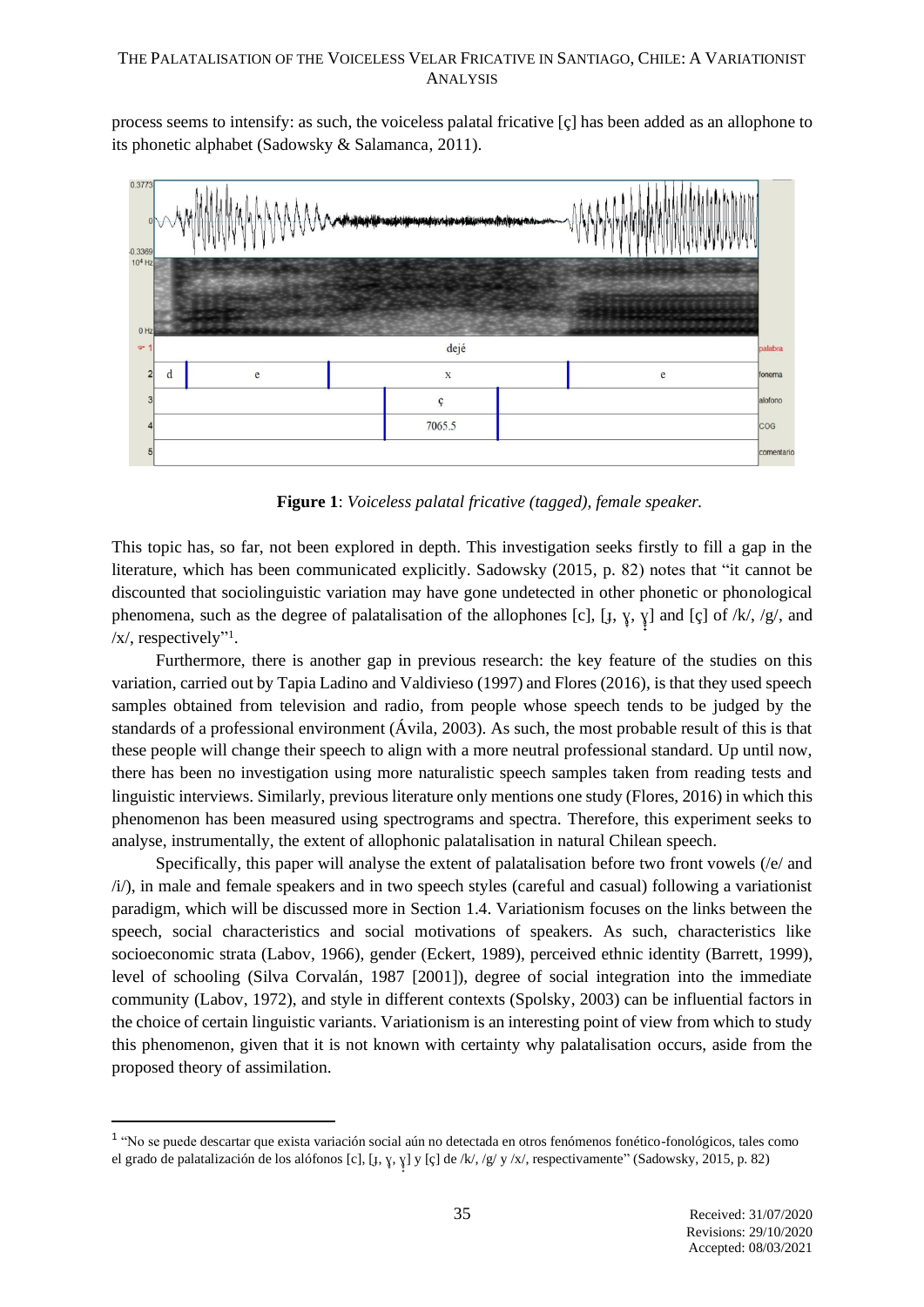#### **1.2 Palatalisation in Spanish**

Many Spanish dialects do not see such a strong palatalisation as that of Chilean Spanish. In Mexico, /x/ tends to be realised as voiceless velar fricative [x] regardless of the following vowel, although in some cases the place of articulation changes to be pharyngeal or even laryngeal (Butragueño, 2014). Similarly, in southern Spain and the Caribbean, the velar fricative tends to be realised as the voiceless glottal fricative [h] (Coloma, 2011), again regardless of the following vowel.

Some dialects show different changes in place of articulation of /x/ before a front vowel. In Spain, especially in central and northern areas,  $\chi/\chi$  tends to be realised as the uvular fricative [ $\chi$ ] with certain inevitable coarticulatory velar advancement to a postvelar place of articulation (Hualde, 2014). Other dialects also show a minor advancement before front vowels: a certain degree of palatalisation has been seen in Uruguay and the high Andean territories of Peru (Lipski, 1996). In Bolivian Spanish, /x/ encompasses many allophones: before front vowels, its place of articulation can extend to post-palatal (Quilis & Sanz, 2003, cited in Aleza Izquierdo, 2010). Meanwhile, in Paraguayan Spanish, /x/ is realised as [x] except before a before a front vowel, whereupon it becomes [h] (Krivoshein & Corvalán, 1987). It can be concluded that although the frontness of the following vowel habitually affects the allophone of /x/ produced, the process in Chile comprises a degree of fronting quite apart from that of other Spanish dialects.

#### **1.3 Palatalisation in Chilean Spanish**

It is common to hear high frication juxtaposed with a sound similar to a palatal approximant, before a front vowel, in Chilean Spanish. The presence of the palatal fricative [ç] was noted for the first time by Rodolfo Lenz around 1890 (Lenz et al., 1940). As has been mentioned, this process differs from lesser coarticulatory fronting in other Spanish dialects, which implies that Chilean Spanish palatalisation may have social or stylistic connotations.

Studies dedicated to this phenomenon have so far been few and far between. In some cases, it only receives a brief mention: Gladys Cepeda (1991) in her book 'Las Consonantes de Valdivia' [Consonants of Valdivia] mentions a stronger degree of palatalisation in the speech of female speakers, while Cartagena (2002, p. 347) proposes that palatalisation "is found in all social strata and registers of language"<sup>2</sup>.

With regards to more in-depth investigations, Tapia Ladino and Valdivieso (1997) analysed speech samples taken from television, finding no correlation between the gender of the speaker and the degree of palatalisation in their speech. Flores (2016), using speech samples from Chilean radio programmes, also did not find any correlation between the prevalence of any [x] allophone and the gender of the speaker. However, the results of this study bring to light various interesting results: in the 'Talk' genre, consisting of formal conversations, the palatal fricative was more frequent, but in sports broadcasts dominated by male speakers, the popularity of the palatal variant dropped.

Finally, Huskey (2010) shows that realisations of  $/x$  before both /e/ and /i/ have equally high centre of gravity frequencies, adding that her results showed no significant difference between the places of articulation of /x/ before both /e/ and /i/. This proposition would suggest that allophones of /x/ before /e/ were produced with the same degree of palatalisation as the /x/ allophones before /i/, which may imply that the extent of palatalisation is not dictated entirely by the extent of coarticulation, and that palatalisation is a separate process less inevitable than first thought. Importantly, from a

<sup>2</sup> "se encuentra en todos los niveles sociales y registros de lengua" (Cartagena, 2002, p. 347)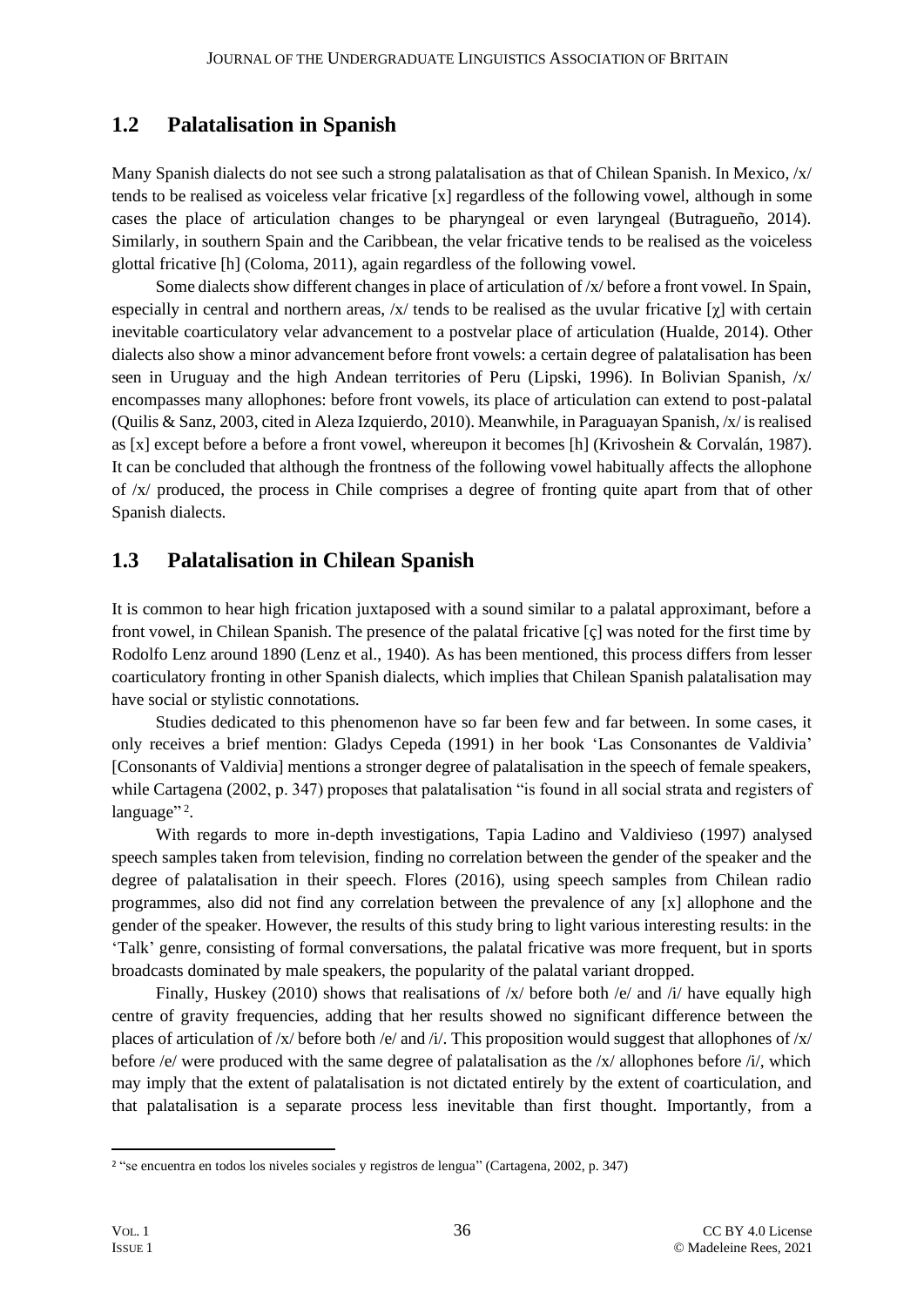sociophonetic point of view, it can be proposed that in this instance, if palatalisation is separate, it is not avoided on purpose by speakers, nor is it stigmatised. This result raises the question of whether a certain degree of palatalisation can possess social or stylistic connotations.

#### **1.4 Variationism**

Fundamentally, the variationist paradigm supports the view that linguistic variation does not exist in a vacuum, without being subject to social and sociolinguistic pressures (Labov, 1972). Here, it cannot be assumed that linguistic variation is free nor accidental, but instead that it is dictated systematically (Milroy & Gordon, 2003). It is also not assumed that trajectories of synchronic and diachronic linguistic change are separated (Weinreich et al., 1968, p. 188): patterns of variation in specific speech communities help to understand the trajectory of a given linguistic change over time. These notions may be useful with regards to palatalisation, with its scarcity in different Spanish dialects worldwide raising the questions of the linguistic factors involved, as well as the extent and permanence of such a change.

The intensification of this palatalisation process uniquely in one country suggests that a certain quantity of social variation, as well as the extent of assimilation, may dictate its presence in Chilean Spanish. Previous experiments by multiple linguists support the notion that speech can be influenced by the gender of the speaker and the formality of the conversation. Women tend to favour the standard speech variety, especially during a formal conversation which demands a more controlled speech style, whereas male speech tends to focus on higher usage of nonstandard variants (Trudgill, 2000; Tagliamonte, 2011; Kiesling, 2011). Having mentioned the concept of normativism and standard versus nonstandard variants, it is important to add to this the concepts of overt and covert prestige (Trudgill, 1972). The prestige of a variant has the power to dictate the behaviour of speakers and their choice of preferred allophone, according to the characteristics of the speaker and the social environment in which the speech act takes place. Female speakers tend to choose standard variants, which enjoy overt prestige within the speech community and on a broader societal level, whereas male speakers tend to favour variants with covert prestige, which have a certain prestige amongst the members of the immediate speech community, but not necessarily in larger society.

López Morales (2004, pp. 56–57), adds that choice of variants can be determined jointly by linguistic and social factors. Therefore, it would be useful to investigate the interface of coarticulation and sociolinguistics factors, to see the results of the union of physical factors (which cause 'inevitable' allophonic realisations of a given phoneme, out of the control of the speaker) and social factors (which cause productions of a given phoneme to be chosen on purpose). Having said this, if it becomes evident that no social variation controls the palatalised allophone, it can be proposed that the variation is now a concrete change, and that the degree of palatalisation has social connotations which are at least neutral, to avoid its eradication at the hands of speakers.

## **2 Aims of the investigation**

#### **2.1 Objectives**

This investigation will focus on three facets of this phenomenon. Firstly, linguistic variation can be dictated by purely linguistic factors (Moreno Fernández, 2009). Therefore, it is necessary to compare degree of palatalisation before both /e/ and /i/: given that /e/ is articulated slightly further back in the oral space, it would be logical to suggest that palatalisation should be lesser before /e/.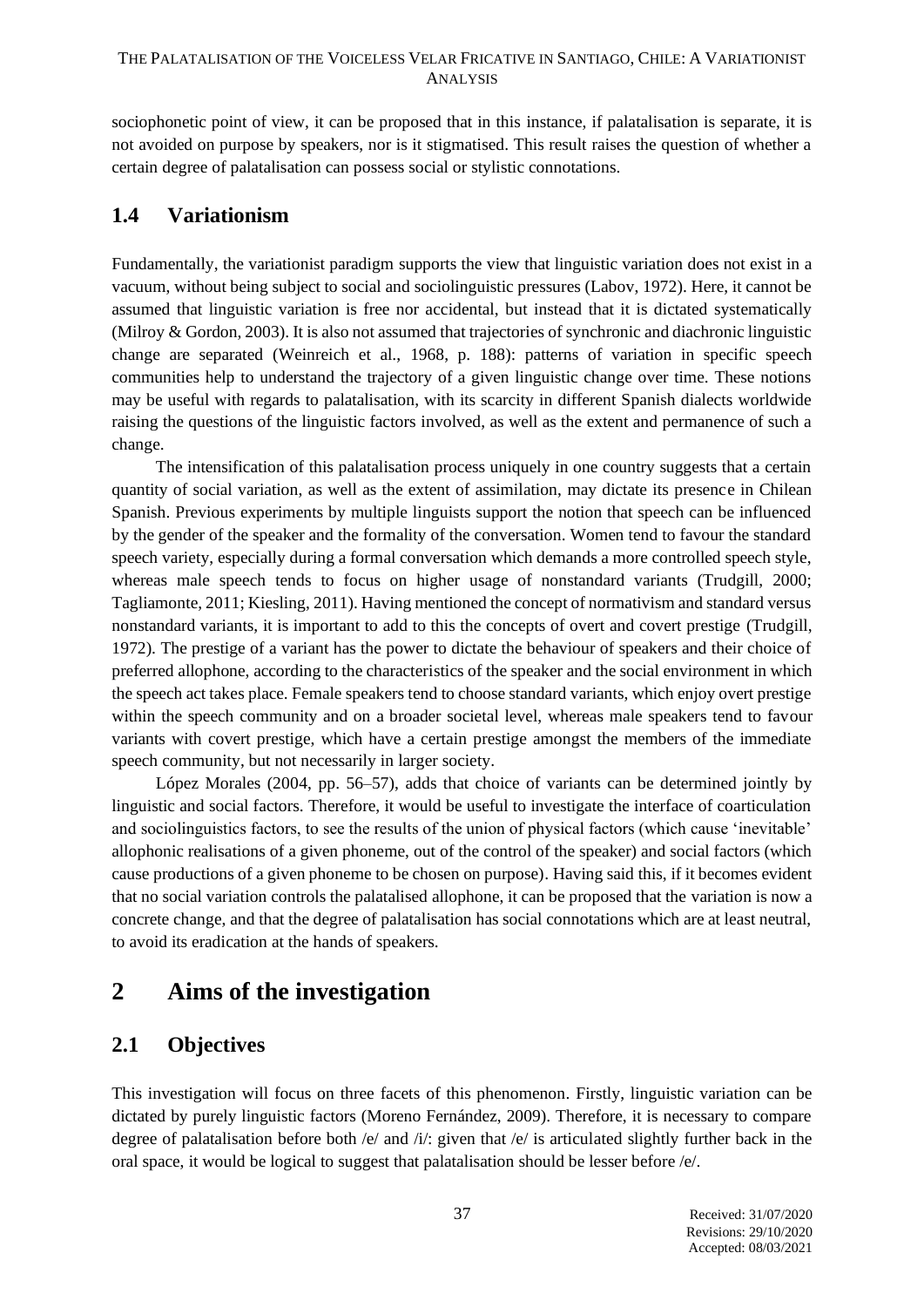Secondly, this investigation will focus on the effect of two speech styles on palatalisation. The first style is careful speech, measured from a reading task, while the second is casual speech, obtained during a free conversation interview with no fixed questions. It is assumed that the speech style obtained from the reading task will be more formal, with higher usage of standard variants, than during the more informal interview.

Thirdly, this paper will investigate if the gender of the speaker affects their propensity to palatalise more, which can be an indicator of the prestige of a variant. The combination of gender and style has the possibility to further illuminate the prestige of palatalisation, as a combination of female gender and formal conversation has been shown previously to lead to the use of the most prestigious variants.

#### **2.2 Hypotheses**

- (1)  $H<sub>0(1)</sub>$ : The following vowel exerts no effect on the degree of palatalisation.  $H_1$ : The following vowel influences palatalisation, with  $\pi/$  triggering a more fronted realisation of /x/ than /e/.
- (2)  $H_{0(2)}$ : Palatalisation is not influenced by any environment or speech style. H2: Coarticulation increases in informal speech (Browman & Goldstein, 1987). If the allophone is produced by assimilation, we would expect a greater degree of palatalisation in casual speech elicited by informal interview.
- (3)  $H_{0(3)}$ : Palatalisation is not influenced by gender of speaker. H3: Differences in the degree of palatalisation produced by male and female speakers: previous research (Cepeda, 1991; Flores, 2016) suggests that female speakers will favour a more palatal realisation of /x/.

## **3 Investigation Design and Methodology**

#### **3.1 Speaker Sample**

#### *3.1.1 Speaker Characteristics*

The speaker pool was composed of 7 men and 7 women, all monolingual Chilean Spanish speakers from Santiago Metropolitan Region and all between 25 and 40 years old. No participant had lived outside Santiago for more than 2 years. No participant reported any speech or hearing difficulties. To avoid unexpected sociophonetic variation dictated by membership of a socioeconomic stratum or group of strata (see Haska, 2016) all participants belonged to socioeconomic strata ABC1 (pre-October 2018) according to their answers to a sociodemographic questionnaire (based on UK NRS (Ipsos MediaCT, 2009)). Participants were recruited through social media: 2 pairs of the 14 participants knew each other previously and habitually interacted with each other; the other 10 did not know each other. The researcher was functionally bilingual in Spanish, but not a native speaker of the Chilean variety.

#### *3.1.2 Ethical Protocol*

Participants were reminded of their right to retire from the investigation at any point, without repercussion or the need to provide an explanation. To maintain anonymity, all participants received a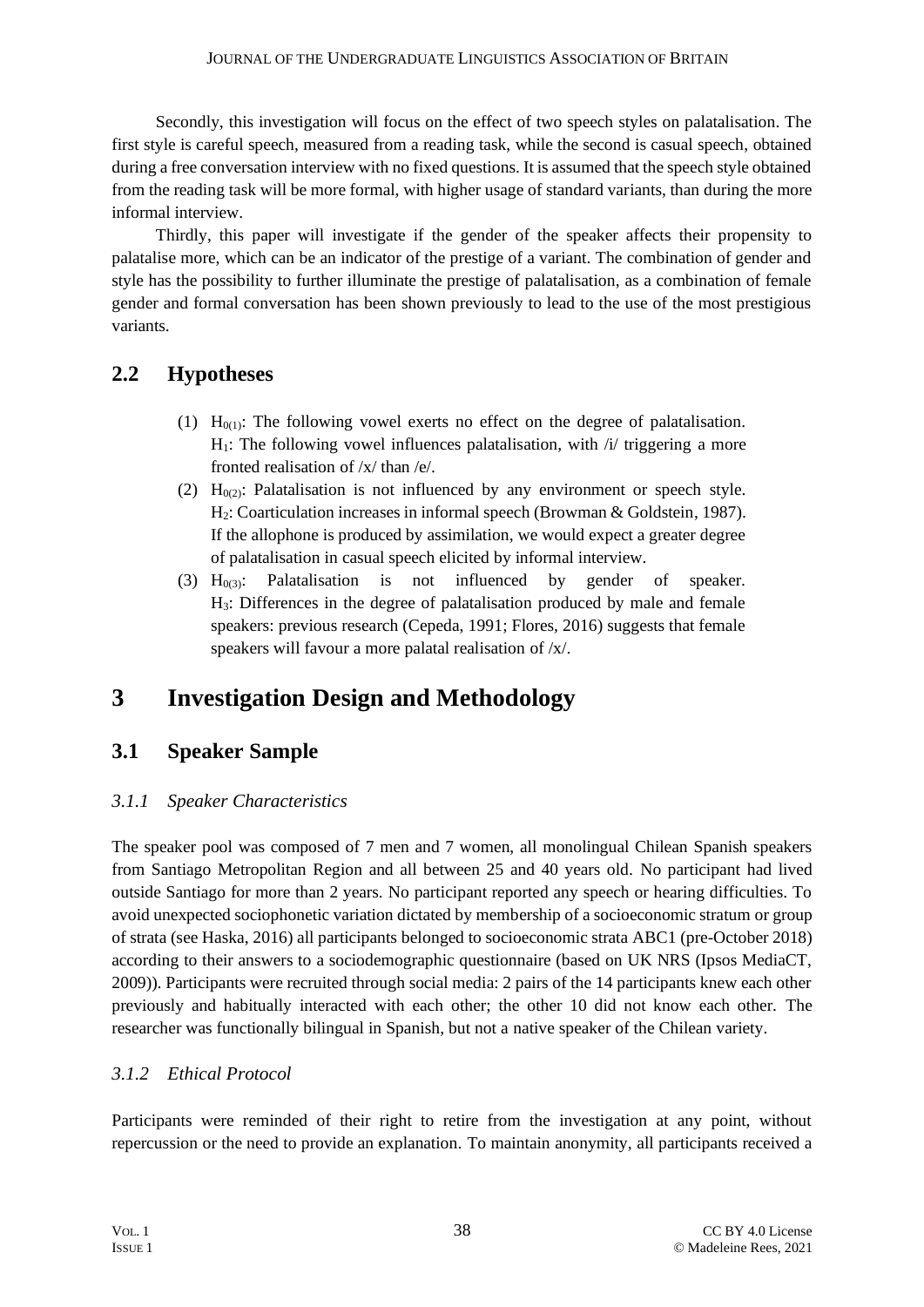code to replace their name. Sensitive data was password protected. Interview locations were well connected and structurally protected in case of earthquake.

#### **3.2 Elicitation Tools**

Two individual tests were administered in one session. Firstly, participants carried out a reading task consisting of a presentation of phrases and short texts, designed to elicit productions of /x/ read out loud (see Appendix). The test contained 30 instances of /x/ before /e/ and 30 instances of /x/ before /i/. Slides were changed by the participant using a keyboard, which let each speaker read the slide at their own pace. During this section, the investigator left the room, so as not to influence the speech style of the participant. This test also contained various texts without /x/, so as not to reveal the motives of the experiment. The reading task was followed immediately by a casual conversational interview without pre-prepared questions, with the aim of generating a more casual speech style in participants.

#### **3.3 Recording Techniques**

Acoustic data was recorded with a Fostex FR-2LE recorder and Audix HT5 microphone with a sampling rate of 24 bits/48KHz. The microphone used was head-mounted, which helped to minimise the obvious and potentially intrusive presence of a recording implement. All interviews were carried out in offices or apartments with some degree of soundproofing: due to the nature of the experiment, it was necessary to record acoustic data without interference from external sources.

#### **3.4 Corpus**

The reading task lasted around 20 minutes, while the conversation lasted around 40 minutes. Ultimately, the total corpus collected consisted of approximately 4.6 hours of careful speech from the reading task and approximately 9.3 hours of casual speech from interviews, shared equally between male and female participants.

#### **3.5 Data Analysis and Processing**

It was decided to directly measure centre of gravity, instead of assigning one production to allophone [x] or [ç]. The place of articulation of a palatal and velar fricative is not a strict binary difference, but rather more of a continuum, which does not entirely correspond with the assignation of one allophone or another to a recording. Centre of gravity is the average of the frequency components of a sound in a given time period, which shows the highest concentrations of energy in the signal, therefore indicating which frequencies have the highest amplitude (Maniwa et al., 2009). Although raw centre of gravity figures in themselves cannot be directly mapped to a place of articulation, it is widely accepted (e.g., Jongman et al., 2000) that the higher the centre of gravity frequency, the further forward the constriction in the oral cavity that produces the fricative. Therefore, it is possible to measure the difference between centre of gravity frequencies and correlate it with the distance between places of articulation of an /x/ allophone.

Spectrograms of each interview were generated using Praat 6.0.37 (Boersma & Weenink, 2018; latest version Boersma & Weenink, 2020). Tokens of /x/ before /e/ and /i/ were manually found and annotated. Each centre of gravity frequency was taken from a spectrum. Spectra were created from the middle third (selected manually at 33% and 66%) of the frication segment, where frication was most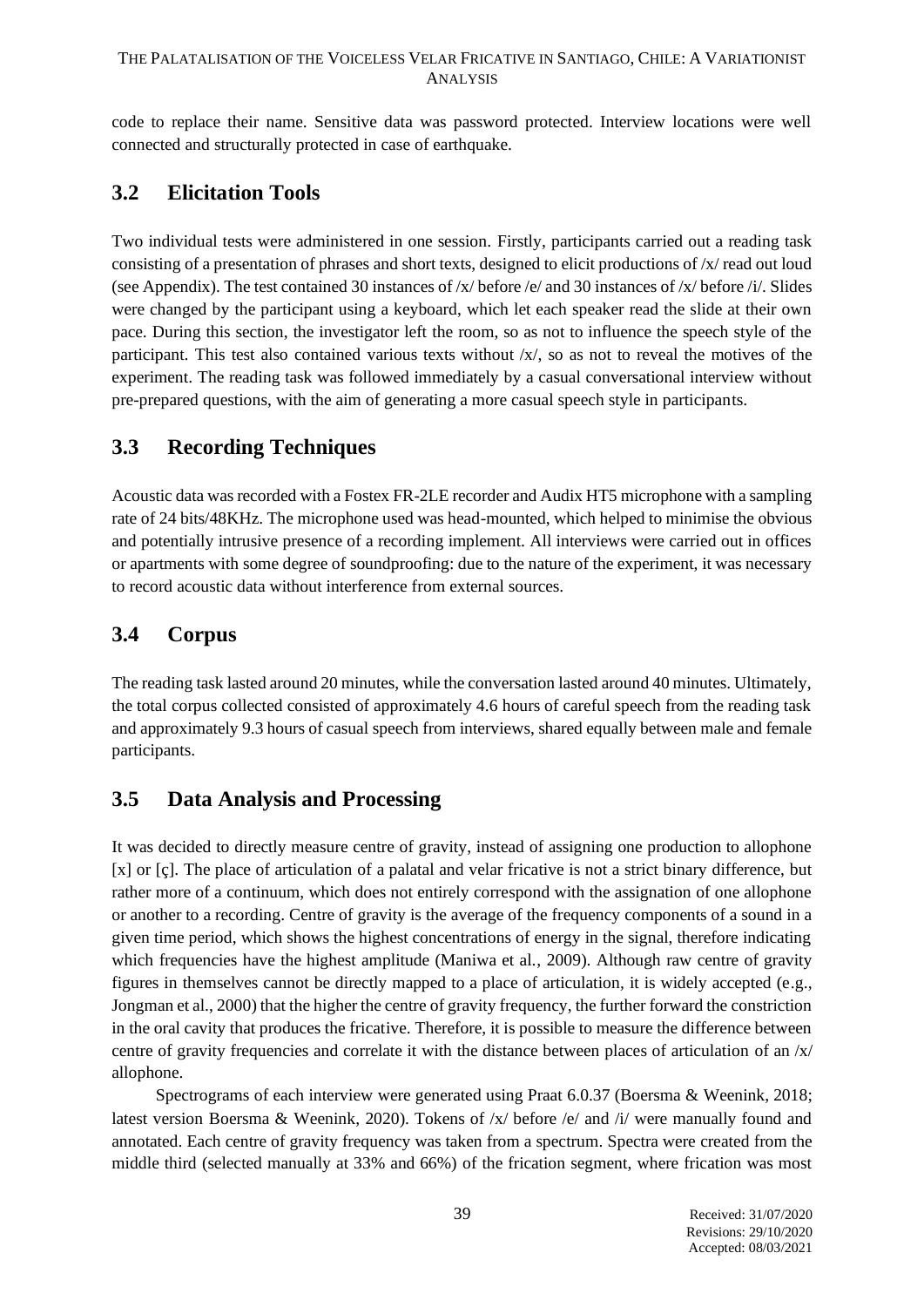stable (see Figures 2–3). The program took multiple centre of gravity readings from the selected segment, generating a final average for the spectrum. Centre of gravity values were transferred to a spreadsheet, along with the word in which the segment appeared, the speech style, and participant code.



**Figure 2**: *Exemplar spectrogram, female informant.*



**Figure 3**: *Spectrum of palatal fricative, female informant, centre of gravity 7128.8 Hz.*

To ensure a high quality of speech sample, tokens with acoustic interference were deleted. Repetitions of the same token caused by speech errors during the test were also deleted. The final database consisted of 856 careful tokens (of which 437 were from male and 419 from female speakers) and 700 casual tokens (337 from male speakers, 363 from female speakers), creating a database of a total of 1556 tokens. To obtain paired data for each participant in the different conditions, means were created from each list of COG frequencies. Paired t-tests were used on variable means to determine statistical significance. Graphical output was generated in Python (Van Rossum & Drake, 2009) using the package MatPlotLib (Hunter, 2007) and the Seaborn wrapper (Waskom, 2017).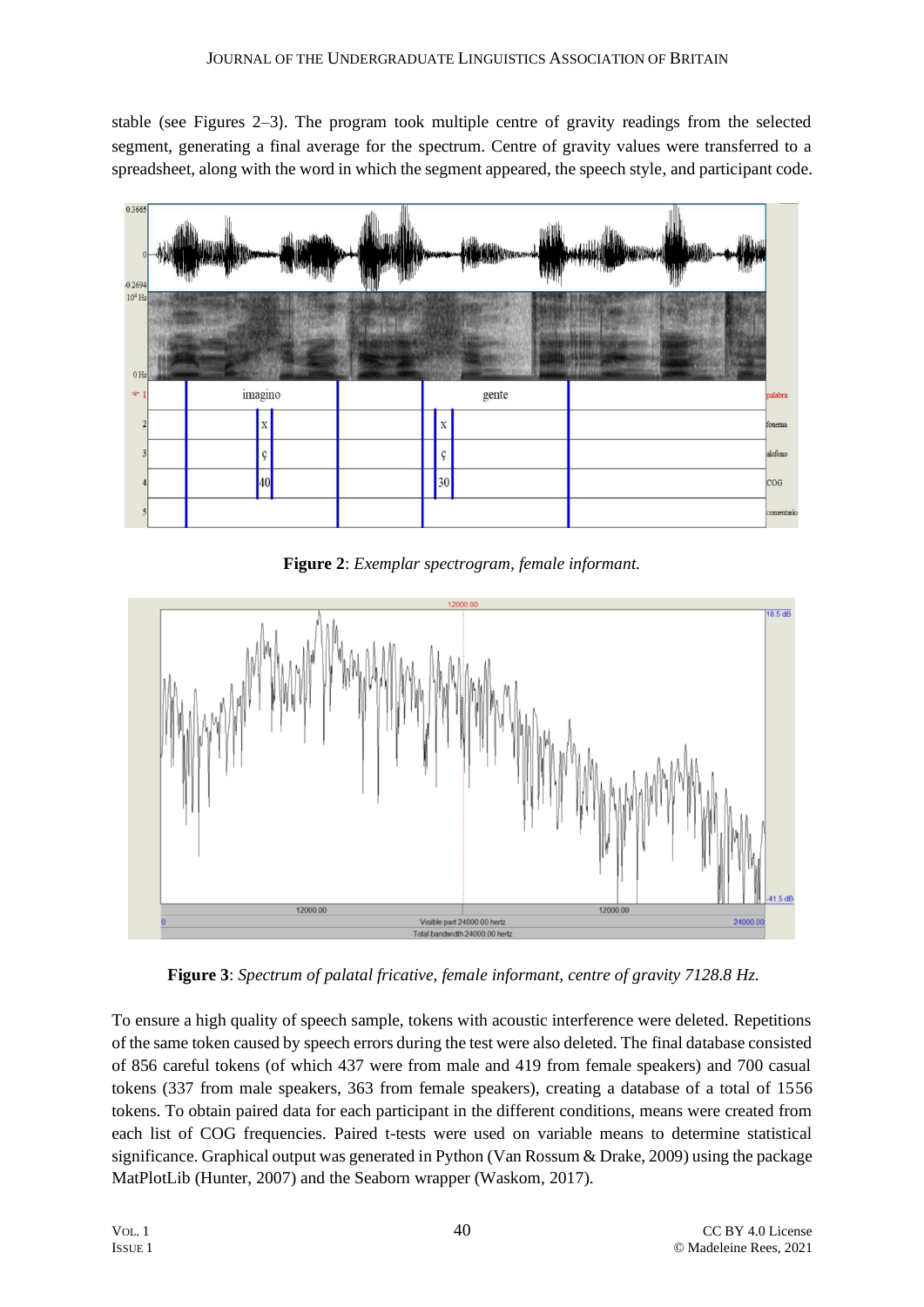#### **4 Results**

#### **4.1 General Results**

**Table 1**: *Average centre of gravity frequencies (Hz) sorted by style and following vowel, male participants*

|            | Careful, before | Careful, before | Casual, before | Casual, before |
|------------|-----------------|-----------------|----------------|----------------|
|            | /e/             | $\sqrt{1}$      | /e/            | $\sqrt{1/2}$   |
| $M2-STG$   | 4079.4          | 4376.2          | 3301.1         | 3576.4         |
| M3-STG     | 3246.7          | 3614.2          | 3160.5         | 3793.3         |
| M4-STG     | 3442.7          | 4179.9          | 3411.5         | 4478.1         |
| M5-STG     | 3331.6          | 3595.3          | 2369.6         | 3579.3         |
| M6-STG     | 2758.5          | 3099.9          | 2655.8         | 3552           |
| M7-STG     | 3758.9          | 3762.5          | 3168.8         | 3545.2         |
| M8-STG     | 2061.4          | 2704.3          | 2057.4         | 2754.6         |
|            |                 |                 |                |                |
| <b>AVG</b> | 3239.9          | 3618.9          | 2874.9         | 3611.3         |

**Table 2**: *Average centre of gravity frequencies (Hz) sorted by style and following vowel, female participants*

|                                 | Careful, before | Careful, before | Careful, before | Casual, before |
|---------------------------------|-----------------|-----------------|-----------------|----------------|
|                                 | /e/             | /i/             | /e/             | /i/            |
| F <sub>1</sub> -S <sub>TG</sub> | 2755.5          | 2914.3          | 2521            | 2644.6         |
| F <sub>2</sub> -STG             | 4561.7          | 5284.9          | 4411.1          | 5066.1         |
| F4-STG                          | 3609.2          | 4242.8          | 2633.4          | 4002.5         |
| F5-STG                          | 3733.8          | 4528.2          | 3537.9          | 5088.3         |
| F6-STG                          | 5784.5          | 6826.1          | 4037.6          | 5911.3         |
| F7-STG                          | 5602.1          | 5767.8          | 5672.2          | 5756.2         |
| F8-STG                          | 2541.1          | 2580.1          | 2943.4          | 2948.7         |
|                                 |                 |                 |                 |                |
| AVG                             | 4084            | 4592            | 3679.5          | 4488.2         |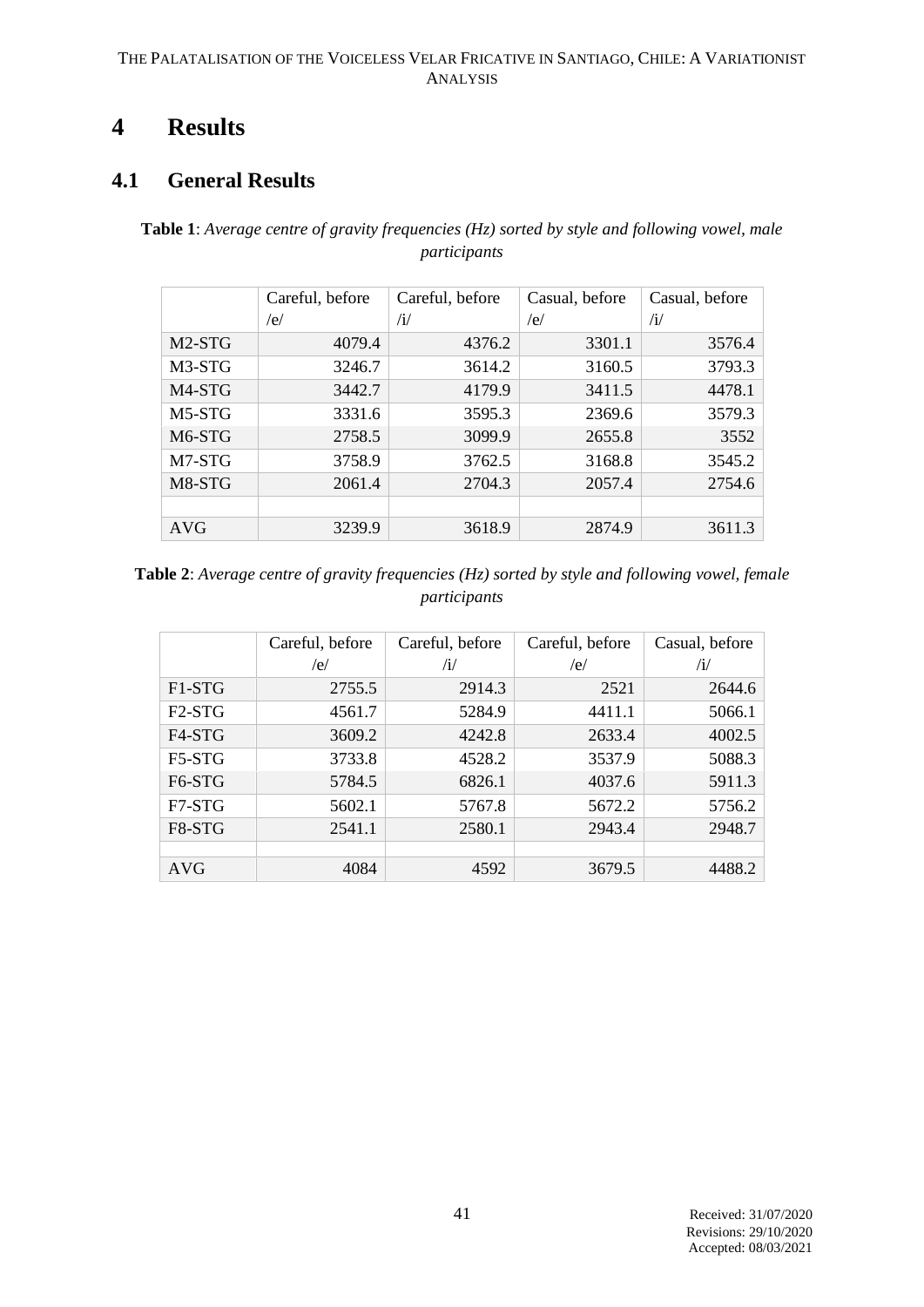

#### **4.2 Results: Following Vowel**

**Figure 6:** *Average centre of gravity according to following vowel, in all 8 categories.*

The results in Figure 6 demonstrate a pattern in the general extent of palatalisation exhibited by both genders. Centre of gravity tends to decrease before /e/ and to stay consistently higher before /i/. Significant differences were found in the centre of gravity frequencies before /e/ and /i/, for both genders in both speech styles: Male/careful:  $t(6) = -4.0911$ ,  $p = 0.006$ ; Male/casual:  $t(6) = -5.651$ ,  $p = 0.001$ ; Female/careful:  $t(6) = -3.494$ , p=0.01; Female/casual:  $t(6) = -2.739$ , p = 0.03.

It can be suggested that this pattern is the logical result of coarticulation before two vowels with different places of articulation, with /i/ being further forward than /e/: stronger coarticulatory behaviour emerges to facilitate production of the furthest forward vowel after a velar consonant.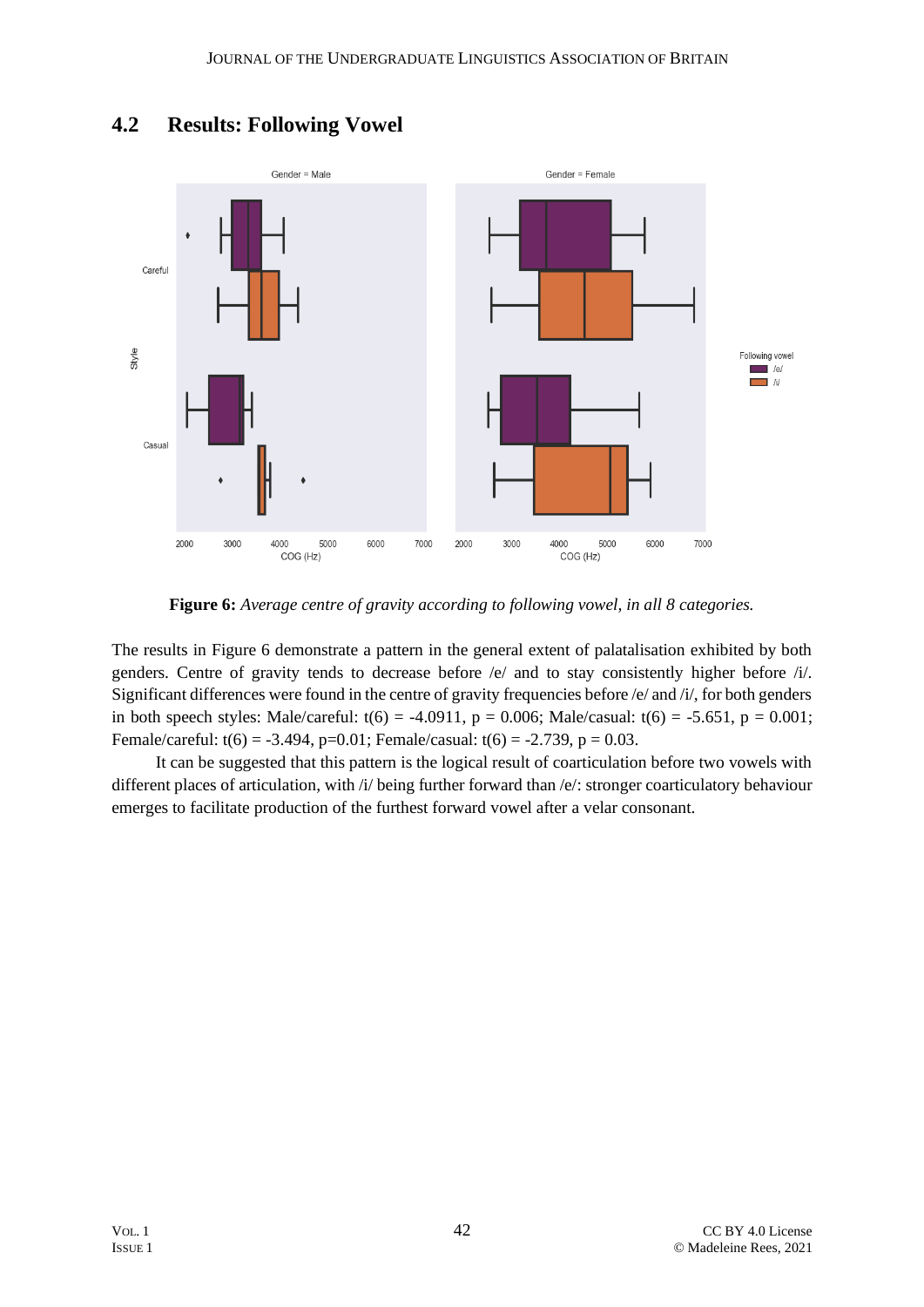

#### **4.3 Results: Style**



As shown in Figure 7, careful speech is associated with an increase in palatalisation for both men and women, especially before  $/e$ . The combined frequencies indicate that this increase is significant (t(13))  $= 2.559013$ ; p = 0.02). On the other hand, casual speech appears to cause a drop in frequencies, implying that palatalisation takes place on a lesser scale when speakers pay less attention to their speech. In comparison to /e/, the frequencies before /i/ remained relatively constant for all participants regardless of speech style  $(t(13) = 0.481457; p = 0.6)$ .

Therefore, it can be concluded that participants have a greater tendency to palatalise realisations of  $/x$  in environments where they pay more attention to their speech, and that this trend is more frequent before /e/. However, it is apparent that before /i/, place of articulation remains relatively fixed despite the change in style. In the next Section, the results according to gender will be analysed, in order to illuminate any potential intersection between gender and style.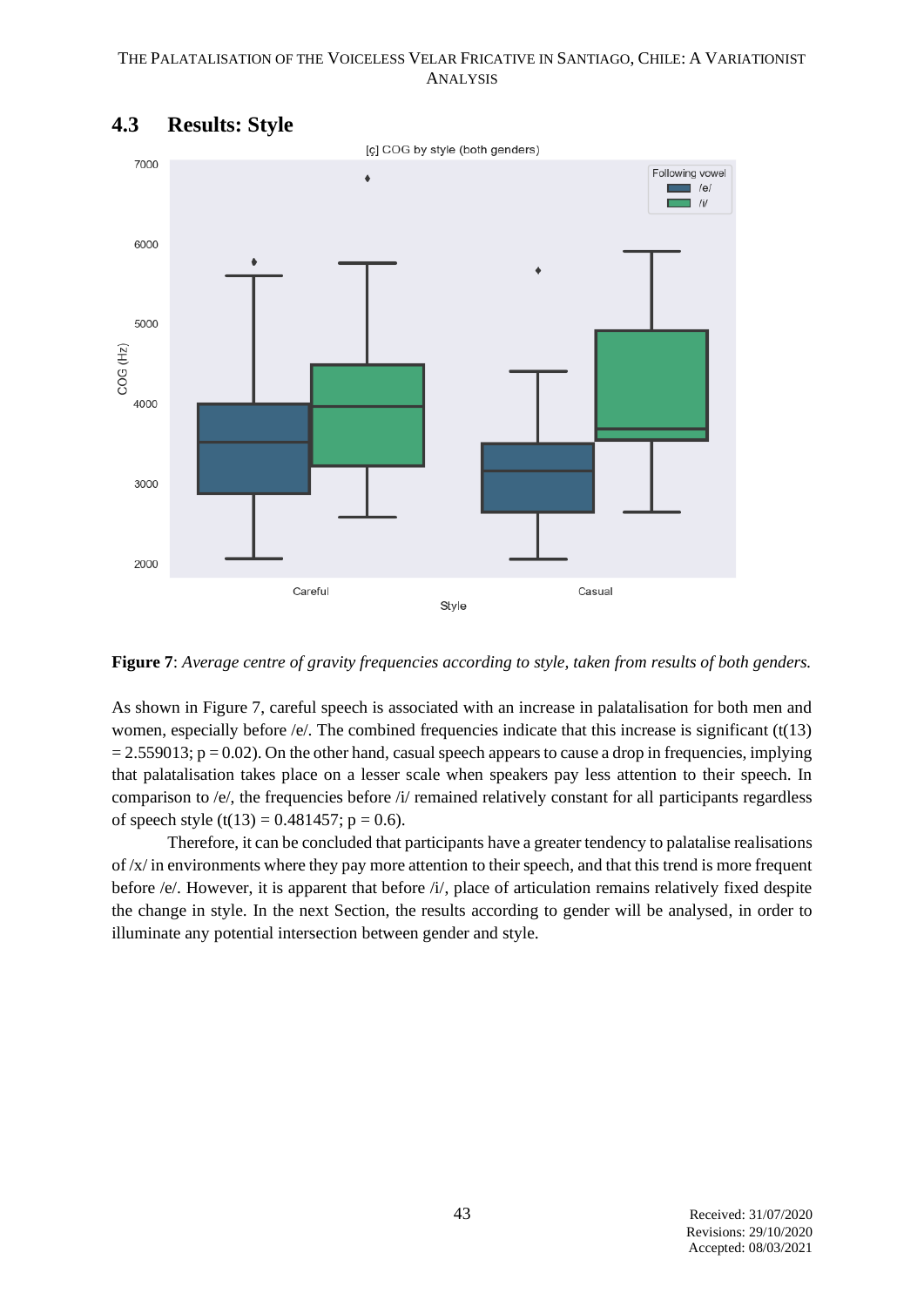

## **4.4 Results: Gender**

**Figure 8**: *Average centre of gravity frequencies from both genders. It is expected that the women will have higher voices and thus typically higher COG values due to the different physical characteristics of their vocal tracts.*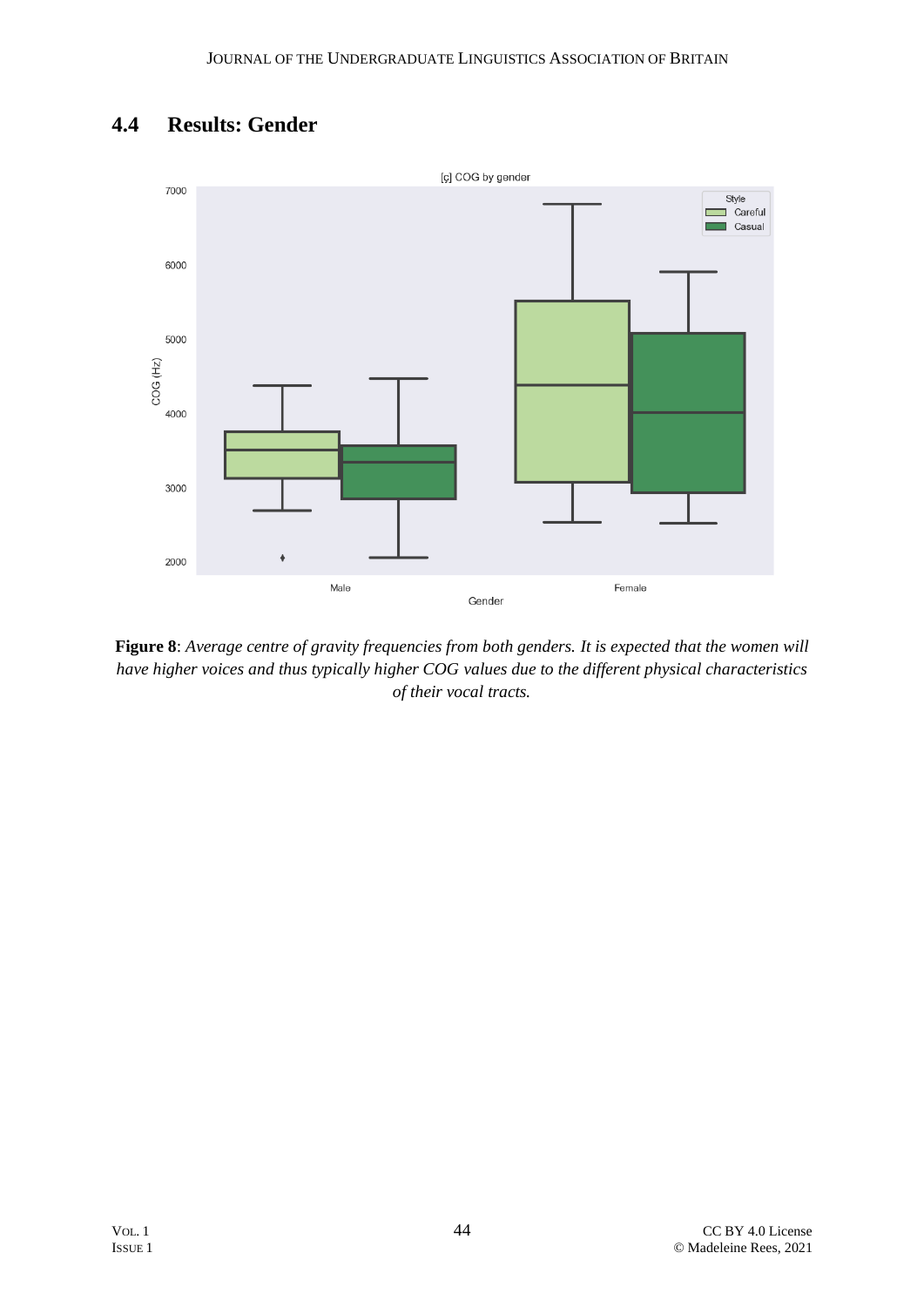

#### *4.4.1 Results: Male Gender*

**Figure 9**: *Average centre of gravity, careful and casual speech, male participants.*

Bearing in mind the centre of gravity frequencies registered in careful speech from male speakers (see Figures 8–9) these frequencies dropped significantly in casual speech before /e/ (t(6) = 2.406; p = 0.05). The difference in frequencies before /e/ suggests that the realisation of  $\frac{x}{x}$  in this phonological environment tends to be significantly further back in casual masculine speech in comparison to their careful speech. As the difference in frequencies before different vowels is greater in casual speech, it appears that the male participants follow the pattern of consonant-vowel coarticulation more closely in this style. It could even be proposed that they are more susceptible to the influence of the further-back vowel /e/ when they pay less attention to their speech.

Contrary to their results before /e/, the male participants did not present any significant difference in centre of gravity frequencies before /i/ (t(6) = 0.049, p = 0.96). This result suggests that place of articulation remains constant and that there is no sociolinguistic factor that influences their speech in this phonological environment: in other words, centre of gravity is only influenced by the following vowel.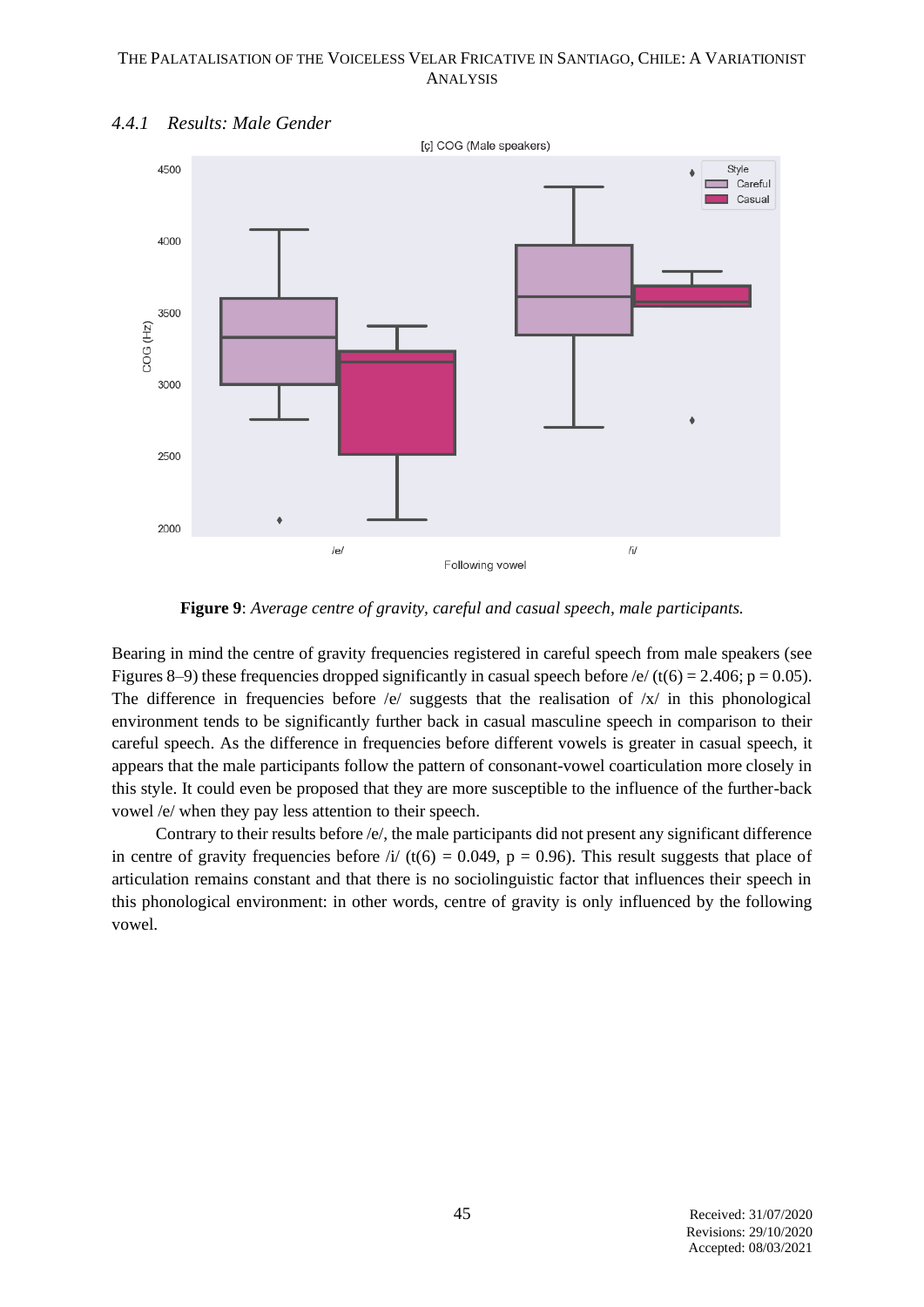

*4.4.2 Results: Female Gender*



Firstly, as opposed to the male participants, female speakers did not present any significant frequency differences in careful and casual speech before /e/ (t(6) = 1.479;  $p = 0.19$ ). Although Figures 8 and 10 show a decrease in centre of gravity, this change was not found to be significant: while there were indeed some female participants whose average frequencies dropped during the casual interview, there were also some participants whose frequencies increased during the informal conversation. Therefore, although their place of articulation of  $/x$  oscillates, this fluctuation does not equal a significant change in the degree of palatalisation, implying that place of articulation in female speech remains more constant in the two speech styles than it does in male speech.

Secondly, in a similar fashion to the male participants, the female cohort did not demonstrate significant changes in centre of gravity before /i/ in both speech styles (t(6) = 0.571; p = 0.59), although the averages dropped slightly in casual speech. Consequently, it can be concluded again that neither gender nor style influence productions of /x/ before a very front vowel.

#### **5 Discussion**

#### **5.1 Discussion of Results by Style**

Reiterating the second hypothesis previously mentioned in Section 2, it was proposed that there would be a difference in the degree of palatalisation in careful and casual speech styles. Normally coarticulation and the resulting assimilation is assumed to be a sign of a more casual speech style, which implies that it should be more prevalent during the interview. However, both masculine and feminine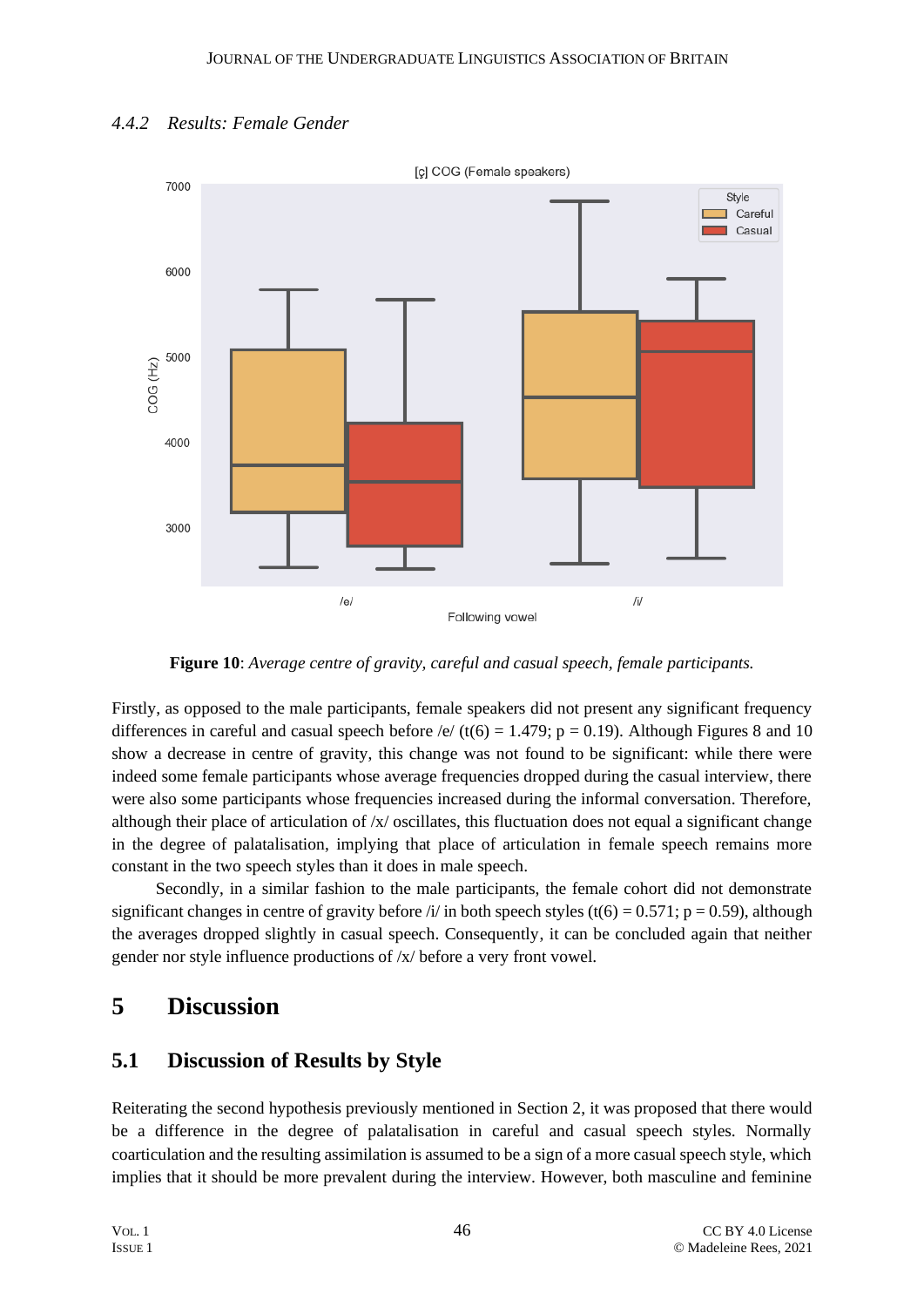centre of gravity averages (especially before  $\langle e \rangle$ ) dropped during the interview, implying that there was a lesser degree of palatalisation during this activity. Therefore, the decrease in frequencies appears to be linked to a decrease in articulatory caution: correspondingly, an increase in frequency (indicative of a more palatal realisation) appears to be correlated with an increase in speech control.

According to previous literature, an allophone caused by assimilation is unlikely to be more frequent in careful speech. However, this unexpected result could have arisen because the voiceless palatal fricative is articulated with the greatest intensity of all voiceless fricatives, implying that air pressure is high during articulation (Strevens, 1960). As a result, it is possible that the production of such a sound requires a special articulatory effort and therefore that its presence is indicative of a more careful articulation. Similarly, velarisation of pre-palatal fricatives (the most similar to [ç]) in old Spanish is cited as an example of lenition (Ariza, 2004, p. 13), implying that a palatal place of articulation requires articulatory effort to sustain. This effort to produce a more fronted palatal variant could become more evident before /e/, whose location further back in the oral acoustic space reduces the degree of inevitable coarticulation that helps to generate a palatal fricative.

At times, speakers used alternative allophones. In several instances they produced cases of the voiceless glottal fricative [h], which has a markedly lower centre of gravity than [x] or [ç], as shown in Figure 11.



**Figure 11**: *Example of [h] as an allophone of /x/ (COG 915Hz), male participant.*

O'Brien (2012) proposes that this process happens due to debuccalisation, where the consonant loses its place of articulation and becomes a laryngeal allophone (it is assumed that the appearance of [h] is due to lenition and not to other processes such as exonorms or dialect contact, given the perseverance of [x] and [ç] before other vowels in the recordings). The frequency of lenition seems to be positively correlated with the informality of the situation. It appears that the generation of a palatal fricative (especially before /e/) demands more articulatory effort and a careful articulation from the speaker. In return, to let /x/ be realised as [h] permits a fast articulation (the instances of [h] were shorter than those of [ç]) without great constriction, which is useful in casual speech where speakers are less focused on the modulation of words. It could even be proposed that [h] seems to be the result of a corresponding lack of articulatory effort when compared to [ç].

It cannot be proclaimed with certainty that the palatal fricative is chosen on purpose by speakers, given that the frequency values before /i/ only varied slightly in both styles. As palatalisation seems to be linked with controlled speech, the use of less palatalised variants seems to be linked with speed and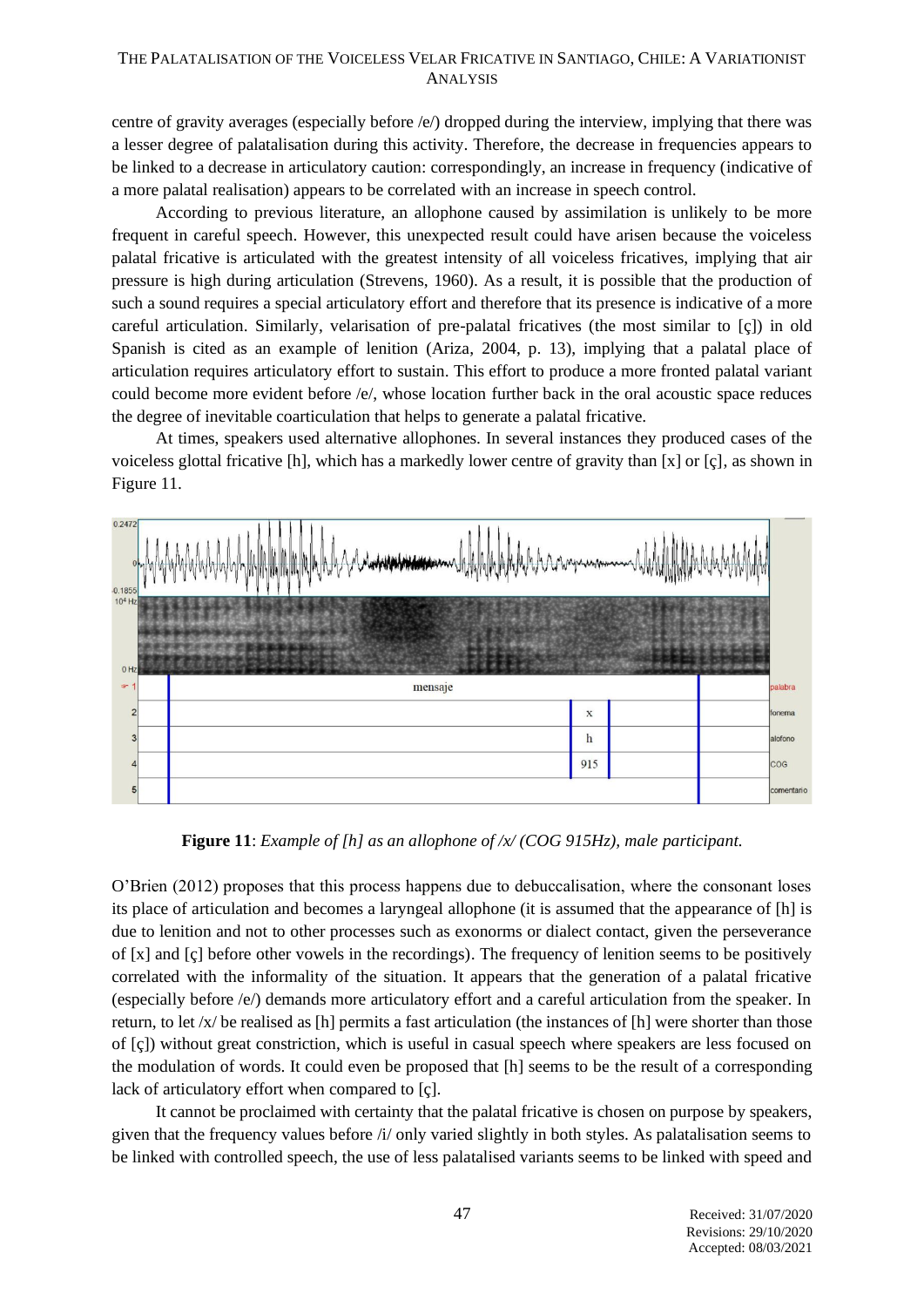lack of caution in speech. It could be suggested that these variants are not articulated on purpose, but that they are merely an effect of casual, fast, and colloquial speech. These results together would imply that the degree of palatalisation is not chosen deliberately, but by default depending on the speech style. This change according to style could demonstrate that the process is also tied to the sociocultural factors that surround the speech of both genders, discussed in greater depth in the following chapter.

#### **5.2 Discussion of Results by Gender**

Bearing in mind the third hypothesis that gender will affect the degree of palatalisation, it was noted, above all, that both men and women tended to front their realisations of  $/x/$  in controlled speech. However, an intersection between gender and style is also apparent. Female speakers maintained a reasonably constant degree of palatalisation in both speech styles, whereas the male speakers exhibited a significantly lesser degree of palatalisation in casual speech. Therefore, if palatalisation is linked to articulatory effort, it can be inferred that the women maintain a constant level of effort, while the men take advantage of the informal situation to relax their effort levels. To an extent, these results coincide with sociolinguistic patterns discovered by variationists.

Silva Corvalán (1987 [2001]) suggests that women try to stand out in their environment by employing more 'correct' forms of speech, lacking opportunities to stand out in other environments such as business, politics, etc. (although women now enjoy more opportunities in employment, it is possible that this careful linguistic behaviour has been maintained). Extrapolating this information to this context, as production of highly palatal fricatives is most common when the speaker is most conscious of their speech, it is therefore logical that palatalisation increases when a speaker is culturally and socially inclined to pay attention to their speech, and even more so during a situation which requires a high level of consciousness of speech and articulation.

Women tend to dictate the trajectory and results of linguistic variation. There exist points in favour and against the notion that the presence of [ç] is the result of change 'from below.' Supposedly, the allophone is derived in part from assimilation (an idea that the differences in frequencies before different vowels would support), an internal linguistic factor. Women tend to be more innovating in terms of this type of variation, being the first to adopt new variants which result from systematic linguistic change (Labov, 2006). However, 'from below' change is carried out with a low level of consciousness of the process and the variant tends not to demonstrate stylistic change (Labov, 1972; Hawkey, 2016). This appears to contradict the greater degree of palatalisation in the reading test, where speakers paid more attention to their speech. It could be the case that a lesser degree of palatalisation appeared first, paving the way for the generation of [ç], which subsequently became a signal of articulatory effort. In that case, the more conscious 'from above' change also tends to be spearheaded by women, who calculatedly choose the most prestigious new variants (Labov, 2001). Although a high degree of palatalisation may not be chosen on purpose, it seems reasonable to say that a high level of articulatory effort (which could have some prestige) could indeed be chosen consciously. Similarly, women tend to be the first to reject new variants which they do not consider acceptable for social situations (Labov, 1990). Independently of their origin, if it were the case that palatal variants of  $\frac{x}{x}$ were not considered acceptable, it is probable that they would have been somewhat less frequent or even eradicated in female speech.

Contrary to the tendencies of the women, male speakers registered a lower degree of palatalisation before /e/, especially during the casual interview. This trend indicates that when a careful speech style was not necessary, the men were less predisposed to palatalise their realisations of /x/ when the following vowel did not (inevitably) physically trigger a greater degree of palatalisation. As a result, there exists a need to search for reasons as to why [ç] lacks popularity among men.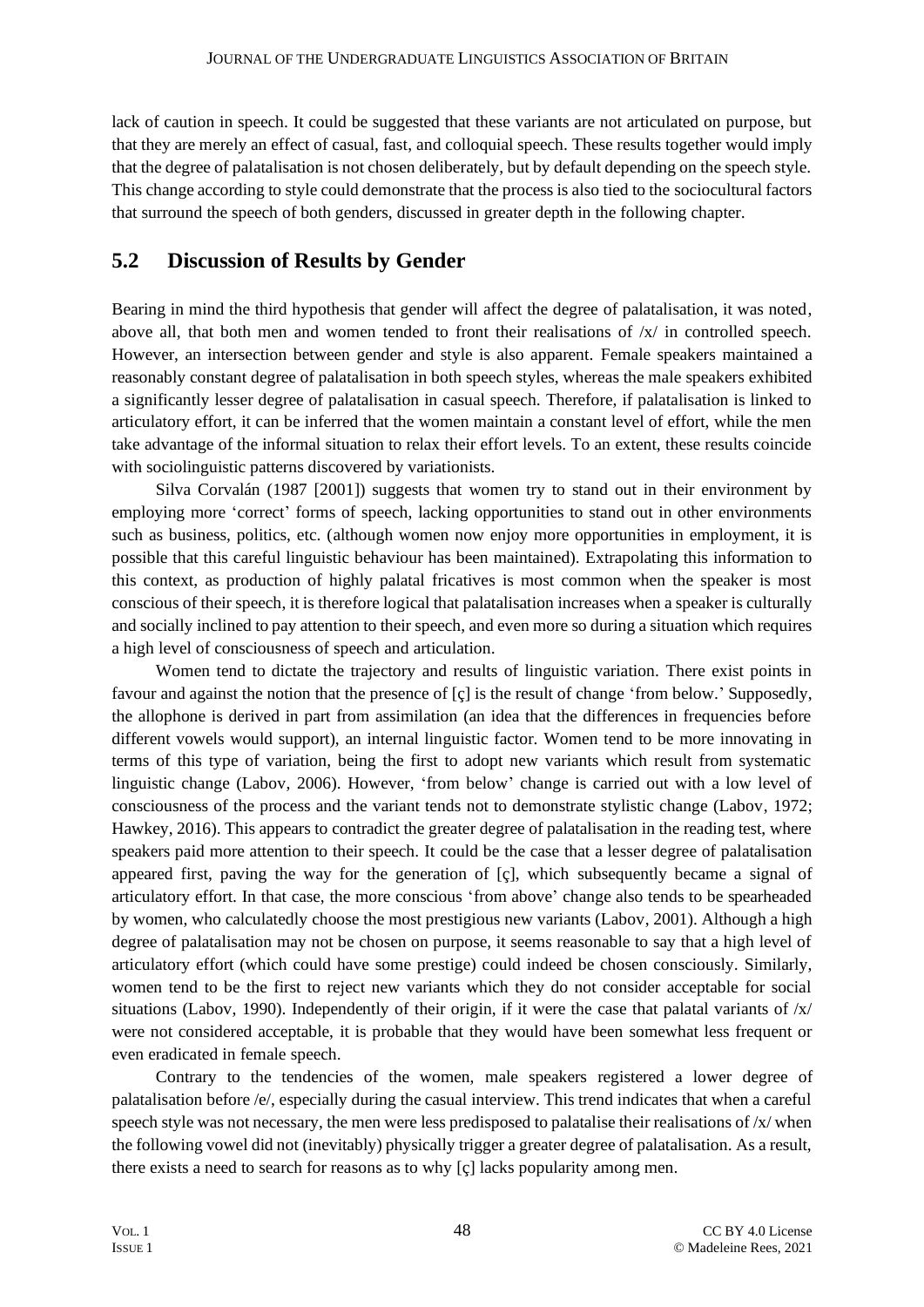It is a popular view that language (consequently, use of certain allophones) plays a key role in the expression of gender identity (Cheshire, 2004; Lawson, 2014). At the same time, men tend to employ more non-normative colloquial variants in speech (see Labov, 2001). Kiesling (1998) suggests that men, focusing on the acquisition of physical strength as a source of power, do not have to concern themselves with the search for status through language use in the same way as women and do not have to modify their speech, or expend as much effort in articulation, in order to increase their social prestige. It is possible that masculine idiolects are dictated by the desire to project a relaxed image in terms of speech, implying that the desired power already comes from other sources. As a result, this masculine identity and self-image could be demonstrated by apathy towards articulatory effort. This preference would be exacerbated in informal situations, where the result of the conversation does not have significant implications for an important sphere such as the working world, or in politics, for example, and a high level of attention to speech is simply not necessary in their eyes.

Coates (2016) affirms that linguistic variation is most probably started and dictated by differences in linguistic behaviour between genders, while Tagliamonte (2011) concludes, as a result of several studies, that men can consciously differentiate their speech from the speech of women. Extending these notions to this context, it is possible that a highly palatalised allophone is a marker of formality and articulatory effort, causing men to avoid it consciously in order to differentiate themselves from women in their speech. However, according to the sets of results specifically before  $/i$ , it seems probable that the apathy is not towards the palatalised allophone specifically, but towards the articulatory effort that generates it. As such, patterns of effort and caution in speech between genders reflect sociolinguistic patterns observed by variationists in the past, but it is doubtful that there is a conscious choice of exact allophones in this specific case.

#### **5.3 Comparison with Other Studies**

Huskey (2010) found no significant difference between centre of gravity values before /e/ and /i/, while the results of this experiment show a clear disparity between differing prevocalic centre of gravity values. Considering that frequencies before /i/ were similar in both genders, the convergence in Huskey (2010) could indicate a greater prevalence of high centre of gravity frequencies before /e/. This result may be explained by the elicitation method: Huskey used a series of short phrases with the template 'I say *x*… because I do' which would have generated an extremely controlled speech style due to the minimal quantity of words in each phrase. The positive correlation between speech control and more extreme palatalisation appears to support the results of this study.

However, the results of this investigation do not completely match results from previous literature. Tapia Ladino and Valdivieso (1997) found that the palatal fricative was not significantly more prevalent in one style or speaker gender. Although this investigation and that of Flores (2016) coincide in that palatal fricatives were more favoured in more formal conversational styles (in Flores, the formal discussion programmes broadcast on radio channels), it would be a leap of the imagination to compare a radio programme to a linguistic reading task. Flores did not find that the speaker gender influenced palatalisation. However, it is worth mentioning that in the Flores study, female speakers tended to palatalise more when speaking with an interlocutor, which may indicate a greater desire to speak in a more prestigious fashion, or more carefully, in the presence of others.

The difference between the previous two sets of results and this paper may be explained by the change in elicitation methods. The results from previous literature were taken from speakers likely to have undergone some form of training concerning speech styles in mass media communication. Contrarily, in this experiment, data was taken from linguistic interviews. Even when accounting for some possible lingering effects of the observer's paradox, it can be imagined that these participants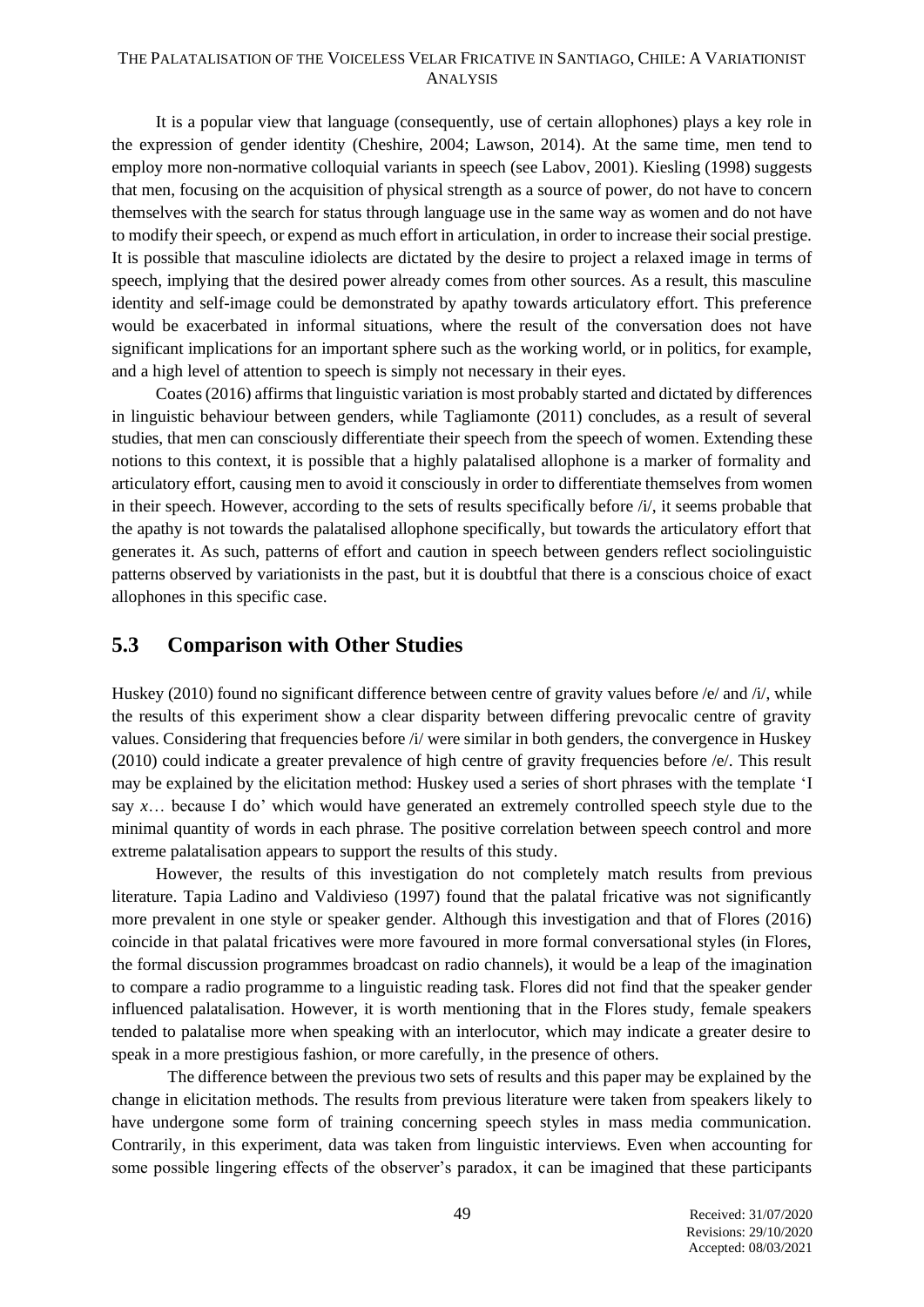were more likely to employ a more naturalistic speech style outside of a publicly-broadcast environment.

#### **6 Conclusions and Projections**

Firstly, the null hypothesis that the following vowel does not influence the degree of  $\frac{x}{q}$  palatalisation can be rejected. Centre of gravity values were notably higher before /i/ than before /e/. This result is not surprising: as /i/ is a fronter vowel than /e/, it stands to reason that /i/ impulses a greater degree of palatalisation to better facilitate the articulation of juxtaposed front and back phonemes.

Secondly, it can be provisionally concluded that speech style influences the degree of palatalisation, especially before /e/. However, this experiment generated the unexpected result of an increase in palatalisation in careful speech. This result appears to contradict the conclusions of Browman and Goldstein (1987) who proposed that coarticulation and resulting assimilation were more frequent in more casual speech styles. An explanation of this apparently discordant set of results could stem from the notion that velar palatalisation is not entirely due to coarticulation. Instead, velar palatalisation can be considered a separate and not entirely inevitable process, which can be influenced to a certain degree by anticipatory coarticulation stemming from the place of articulation of the following vowel.

Thirdly, the results here suggest a possible interaction of style and gender. In this case, the centre of gravity figures indicate that the degree of palatalisation by male speakers dropped significantly when the formality of the speech style dropped, while this change was less pronounced in female speakers. However, this phenomenon only took place before /e/, suggesting that assimilation has a larger role in governing palatalisation before /i/. It can be proposed that male speakers, in casual speech, have a lower propensity to engage in articulatory effort. Therefore, they tend to follow patterns of coarticulation, submitting to the physical and coarticulatory effects of the less front vowel and producing less palatalised fricatives. On the other hand, productions of female speakers showed less significant differences in frequencies between careful and casual speech, implying that they exhibited a more constant articulatory effort.

With regards to the possibility of predicting the propensity of certain speakers to palatalise the velar fricative, we can see a potential interaction between linguistic variation dictated by social factors and linguistic variation dictated by articulatory factors. It can be concluded that, to a certain point, social factors have an influence over the degree of  $\frac{x}{2}$  palatalisation, given its positive correlation with a careful style of speech and its more frequent employ by female speakers. However, it would be a bold statement to propose that highly-palatalised variants enjoy overt prestige in Chilean Spanish, given that the degree of palatalisation was effectively equal in both genders and both styles before /i/. In this case, it appears that the effects of coarticulation are inevitable and that palatalisation is not totally controlled by social and stylistic motivations: assimilation plays a role in the centre of gravity of /x/. The presence of what appears to be variation dictated by multiple sources (as proposed by López Morales (2004)) generates questions surrounding the level of speaker consciousness of the variation. The most logical proposition, in this case, would be that the degree of /x/ palatalisation is not controlled by conscious choice, but rather, that its presence is controlled by articulatory effort and caution in speech: as a result, it is inevitably tied to sociocultural factors surrounding linguistic variation and imitates patterns previously seen in the variationist paradigm.

It is worth mentioning, briefly, that variation in /e/ and /i/ in Chilean Spanish also tends to carry connotations of prestige or stigmatisation (Soto Barba, 2007). Therefore, if palatalisation is physically linked to vowel place of articulation, it stands to reason that a speaker who exhibits prestigious variants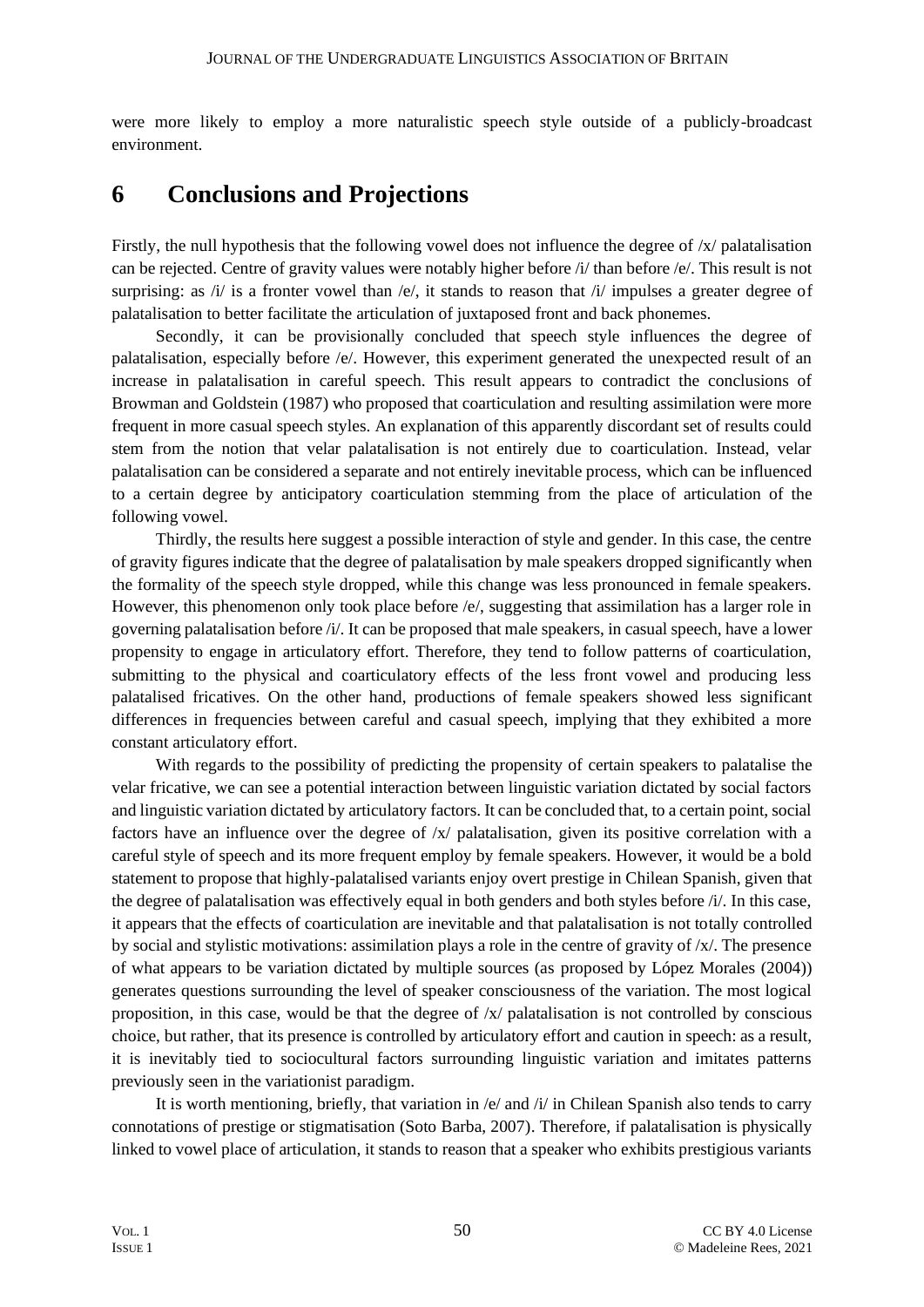of these vowels would also exhibit more prestigious centre of gravity values, by default, and without consciousness of the process.

Although measures were taken to ensure the quality of the investigation and naturalistic qualities of the speech samples, there were some obstacles to research which should be mentioned here. Firstly, tokens of /x/ before /i/ appeared only infrequently during the conversational interview. This problem could have been solved by extending the duration of the interview, but this measure was not taken due to the uncomfortable nature of the microphone after too long a time. Secondly, it would have been beneficial to interview more speakers, but it was necessary to balance the size of the participant pool with the time available. Ideally, a further study with more participants and more powerful statistical testing would be compared to the conclusions here.

The cause of extreme palatalisation in Chile is still not known with certainty. One explanation could be the geographical isolation of Chile: surrounded by ocean and the Andes mountains, it is more likely that linguistic variation will take hold more intensely if there is less possibility of dialect contact in border areas. However, dialect contact is surely established by contemporary immigration of speakers of different varieties of Spanish, who settle in Chile. Alternatively, it is possible that palatalisation is caused by contact with a substrate language (in this case, Mapudungun) where speakers palatalise velar consonants strongly before front vowels (Pérez & Salamanca, 2016). Further investigation of the contact between these two languages would surely illuminate more aspects of this phenomenon. Equally, an expansion of the experiment to involve different geographical regions and socioeconomic strata would give rise to further useful insights surrounding palatalisation.

#### **7 References**

- Aleza Izquierdo, M. (2010). Fonética y fonología. In M. Aleza Izquiero & J.M. Enguita Utrila, (Eds.), *La lengua española en américa: normas y usos actuales* (pp. 51–94). Valencia: Universitat de Valencia.
- Ariza, M. (2004). Revisión del cambio fonético y fonológico. *Lexis,* XXVIII(1–2), 7–27.
- Ávila, R. (2003). La pronunciación del español: medios de difusión masiva y norma culta. *Nueva Revista de Filología Hispánica,* 51(1), 57–79.
- Barrett, R. (1999). Indexing polyphonous identity in the speech of African American drag queens. In M. Bucholtz, A.C. Liang, & L. A. Sutton (Eds.). *Reinventing identities: The gendered self in discourse* (pp. 313–331). New York: Oxford University Press.
- Boersma, P. & Weenink, D. (2018). Praat: doing phonetics by computer [Computer program]. Version 6.0.37. Retrieved from: [<http://www.praat.org/>](about:blank).
- Boersma, P. & Weenink, D. (2020). Praat: doing phonetics by computer [Computer program]. Version 6.1.16. Retrieved 30/07/2020, from: [<http://www.praat.org/>](http://www.praat.org/).
- Browman, C. P. & Goldstein, L. (1987). Tiers in articulatory phonology, with some implications for casual speech. In J. Kingston, & M.E. Beckman. (Eds.). *Papers in Laboratory Phonology I: Between the Grammar and the Physics of Speech* (pp. 341–376). Cambridge: Cambridge University Press.
- Butragueño, P. M. (2014). Distribución dialectal de /x/ en datos del Atlas Lingüístico de México. In P.M. Butragueño. & L. Orozco (Eds.). *Argumentos cuantitativos y cualitativos en sociolingüística: Segundo coloquio de cambio y variación lingüística* (pp. 107–142). D.F., México: El Colegio de México.
- Cartagena, N. (2002). La evolución fonética y gramatical del español en Chile. *Boletín de Filología,*  39(1), 339–361.
- Cepeda, G. (1991). *Las Consonantes de Valdivia*. Valdivia: Universidad Austral de Chile: CONICYT.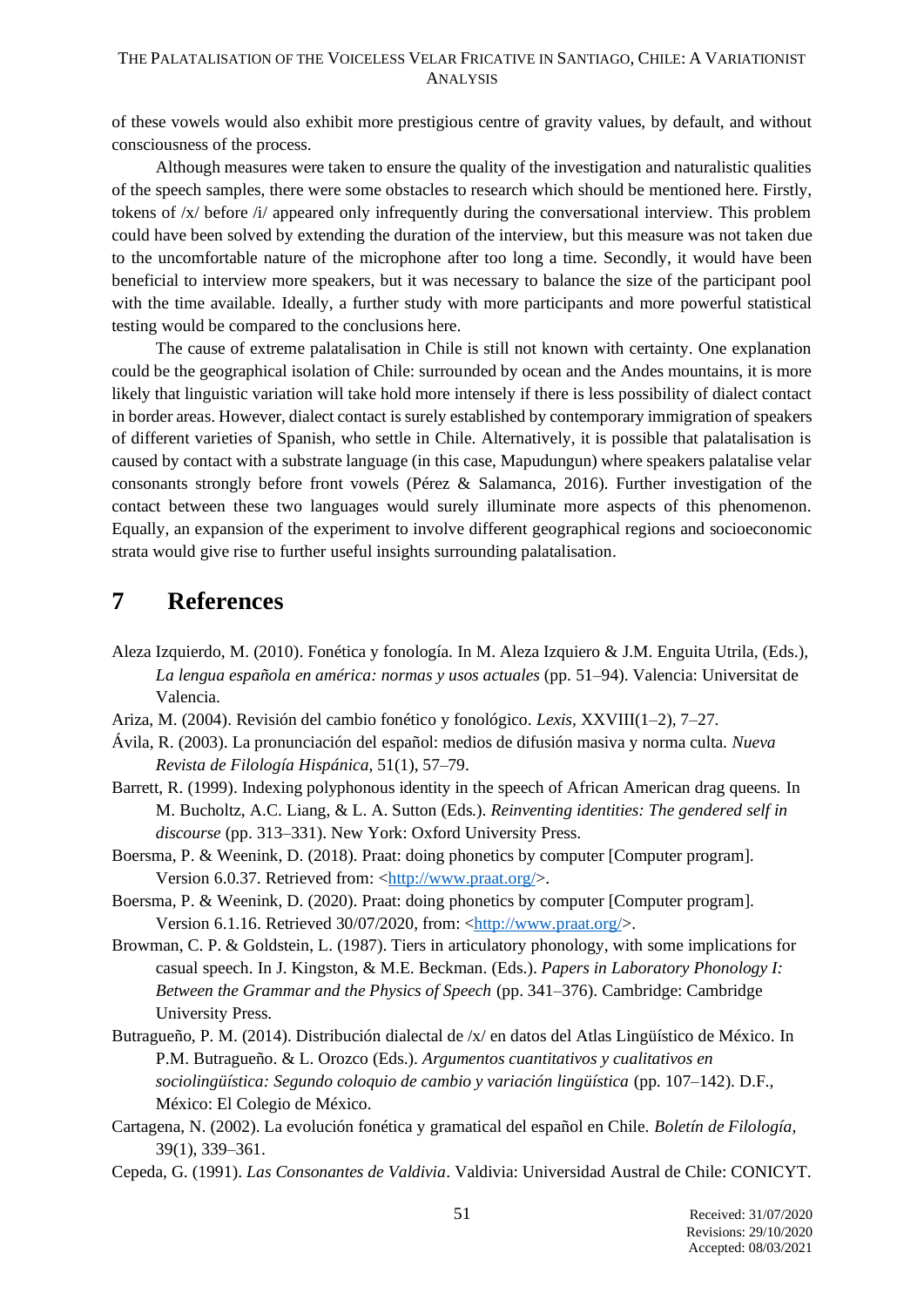- Cheshire, J. (2004). Sex and gender in variationist research. In J.K. Chambers, P. Trudgill & N. Schilling-Estes (Eds.) *The Handbook of Language Variation & Change* (pp. 423–443). Oxford: Blackwell.
- Coates, J. (2016). *Women, Men and Language: A Sociolinguistic Account of Gender Differences in*  Language (3<sup>rd</sup> Ed). Oxford: Routledge.
- Coloma, G. (2011). Caracterización fonética de las variedades regionales del español y propuesta de transcripción simplificada. *Revista de Filología Románica*, 28, 11**–**27.
- Eckert, P. (1989). The whole woman: sex and gender differences in variation. *Language Variation and Change*, 1, 245**–**267.
- Flores, T. L. (2016). Velar palatalization in Chilean public speech. *Glossa: a journal of general linguistics*, 1(1), 1**–**6.
- González, C. (2014). Prevocalic velar advancement in Chilean Spanish and Proto-Romance. In M. Coté & E. Mathieu (Eds.). *Variation within and across Romance languages* (pp. 277–296). Amsterdam: John Benjamins Publishing Company.
- Haska, C. (2016). La percepción fonético-fonológica del fonema /t∫/ del español de Chile: un estudio sociofonético experimental. *Estudios filológicos*, 57, 65–78.
- Hawkey, J. (2016). Developing discussion of language change into a three-dimensional model of linguistic phenomena. *Language and Linguistics Compass*, 10(4), 176–190.
- Hualde, J. I. (2014). *Los sonidos del español*. Cambridge: Cambridge University Press.
- Hunter, J. D. (2007). Matplotlib: A 2D graphics environment. *Computing in Science & Engineering*, 9(3), 90**–**95.
- Huskey, L. C. (2010). *Velar Palatalization: A cross-dialectic study of Chilean, Mexican, and Castilian Spanish*. Honors thesis, University of Arizona, Tucson, AZ, USA. Retrieved 28/02/2018, from: [<http://arizona.openrepository.com/arizona/handle/10150/146905>](http://arizona.openrepository.com/arizona/handle/10150/146905).
- Ipsos MediaCT (2009). *Social Grade: a classification tool* [online]. Retrieved 28/10/2020, from: < [https://web.archive.org/web/20160315075958/https://www.ipsos](https://web.archive.org/web/20160315075958/https:/www.ipsos-mori.com/DownloadPublication/1285_MediaCT_thoughtpiece_Social_Grade_July09_V3_WEB.pdf)[mori.com/DownloadPublication/1285\\_MediaCT\\_thoughtpiece\\_Social\\_Grade\\_July09\\_V3\\_WE](https://web.archive.org/web/20160315075958/https:/www.ipsos-mori.com/DownloadPublication/1285_MediaCT_thoughtpiece_Social_Grade_July09_V3_WEB.pdf) [B.pdf>](https://web.archive.org/web/20160315075958/https:/www.ipsos-mori.com/DownloadPublication/1285_MediaCT_thoughtpiece_Social_Grade_July09_V3_WEB.pdf).
- Jongman, A., Wayland, R., & Wong, S. (2000). Acoustic characteristics of English fricatives. *Journal of the Acoustical Society of America*, 108(3), 1252–1263.
- Kiesling, S.F. (1998). Men's identities and sociolinguistic variation: the case of fraternity men. *Journal of Sociolinguistics*, 2(1), 69–99.
- Kiesling, S. F. (2011). *Linguistic Variation and Change*. Edinburgh: Edinburgh University Press.
- Krivoshein de Canese, N., & Corvalán, G. (1987). *El español del Paraguay*. Asunción: Centro Paraguayo de Estudios Sociológicos.
- Labov, W. (1966). The social stratification of (r) in New York City department stores. In N. Coupland & A. Jaworski (Eds.). *Sociolinguistics. Modern Linguistics Series* (pp. 168**–**177). London: Palgrave.
- Labov, W. (1972). *Sociolinguistic Patterns*. Philadelphia: University of Pennsylvania Press.
- Labov, W. (1990). The intersection of sex and social class in the course of linguistic change. *Language Variation & Change*, 2, 205**–**254.
- Labov, W. (2001). *Principles of Linguistic Change, Vol. 2: Social Factors*. Hoboken, NJ: Wiley-Blackwell.
- Labov, W. (2006). *The Social Stratification of English in New York City* (2<sup>nd</sup> Ed.). Cambridge: Cambridge University Press.
- Lawson, R. (2014). Fight narratives, covert prestige, and performances of 'tough' masculinity: some insights from an urban center. In T. M. Milani, (Ed.). *Language and Masculinities: Performances, Intersections, Dislocations* (pp. 53**–**76). Oxford: Routledge.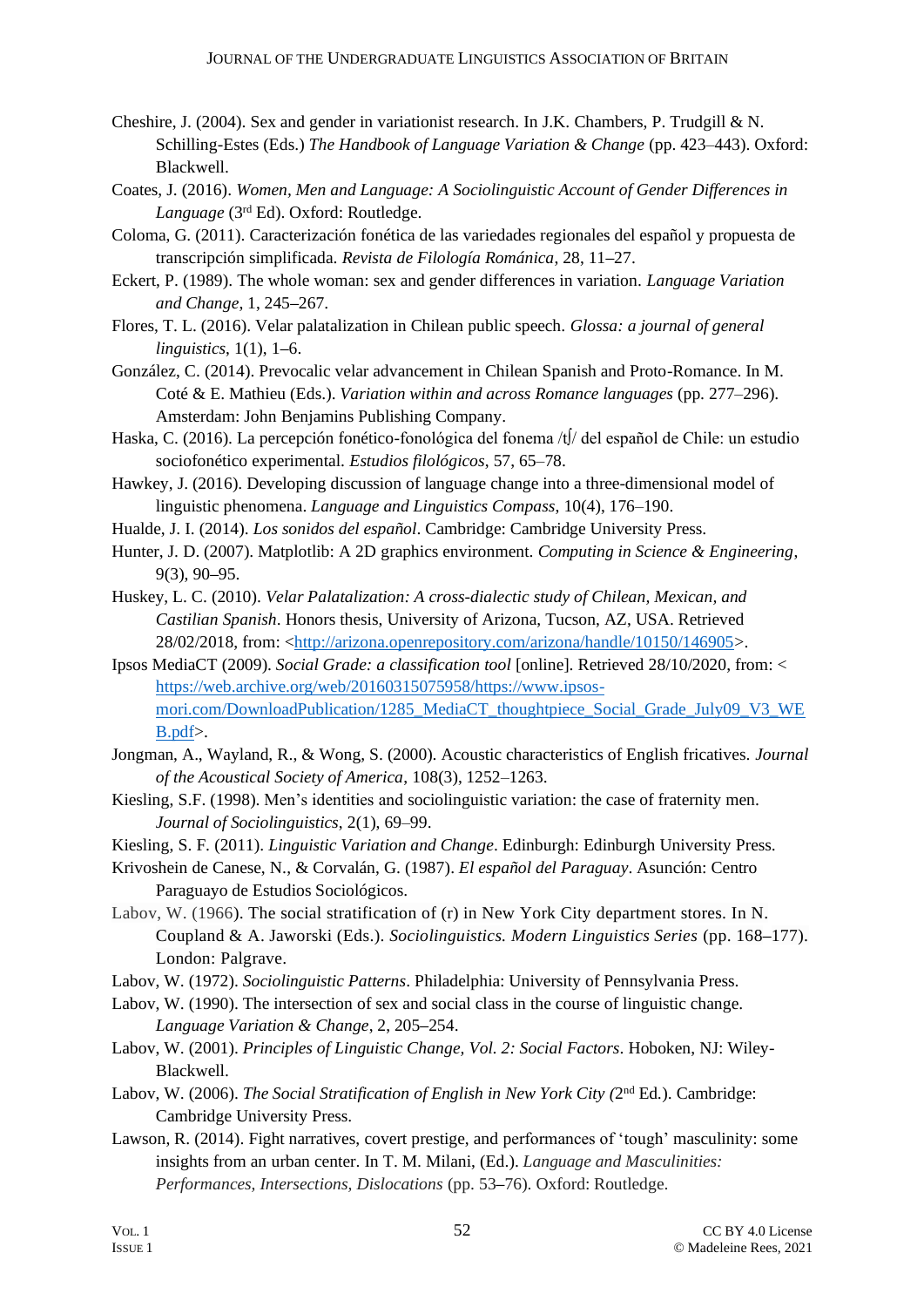- Lenz, R., Bello, A. & Oroz, R. (1940). *El español en Chile*. Buenos Aires: Instituto de Filología.
- Lipski, J.M. & Iglesias Recuero, S. (1996). *El español de América*. Madrid: Catédra.
- López Morales, H. (2004). *Sociolinguística* (3rd Ed.). Madrid: Gredos.
- Maniwa, K., Jongman, A., & Wade, T. (2009). Acoustic characteristics of clearly spoken English fricatives. *The Journal of the Acoustical Society of America,* 125(6), 3962-3973.
- Milroy, L. & Gordon, M. (2003). *Sociolinguistics: Method and Interpretation*. Oxford: Blackwell.
- Moreno Fernández, F. (2009). *Principios de sociolingüística y sociología del lenguaje* (4th Ed.). Barcelona: Editorial Ariel.
- O Brien, J. (2012). *An Experimental Approach to Debuccalization and Supplementary Gestures*, Ph.D. thesis, University of California, Santa Cruz. Retrieved 02/03/2018, from: [<http://jeremypobrien.nfshost.com/papers/obrien\\_qe.pdf>](http://jeremypobrien.nfshost.com/papers/obrien_qe.pdf).
- Pérez, C. & Salamanca, G. (2016). El mapuche hablado en Curarrehue: fonemas segmentales, fonotaxis y comparación con otras variedades. *Literatura y Lingüística,* 35, 315**–**336.
- Sadowsky, S. (2015). Variación sociofonética de las consonantes del castellano chileno. *Sociolinguistic Studies,* 9(1), 71**–**92.
- Sadowsky, S. & Salamanca, G. (2011). El inventario fonético del español de Chile: principios orientadores, inventario provisorio de consonantes y sistema de representación (AFI-CL). *Onomázein,* 24(2), 61**–**84.
- Silva Corvalán, C. (1987 [2001]). *Sociolingüística y pragmática del español.* Washington: Georgetown University Press.
- Soto Barba, J. (2007). Variación del F1 y del F2 en las vocales del español urbano y rural de la provincia de Ñuble. *RLA*, 45(2), 143**–**165.
- Spolsky, B. (2003). Sociolinguistics, (4<sup>th</sup> Ed). Oxford: Oxford University Press.
- Strevens, P. (1960). Spectra of fricative noise in human speech. In D.B. Fry (Ed.). *Acoustic Phonetics: a course of basic readings* (pp. 132**–**150). Cambridge: Cambridge University Press.
- Tagliamonte, S. (2011). *Variationist Sociolinguistics: Change, Observation, Interpretation*. Oxford: Wiley-Blackwell.
- Tapia Ladino, M. & Valdivieso, H. (1997). La palatalización de las velares: análisis acústico. *Onomázein*, 2, 135**–**149.
- Trudgill, P. (1972). Sex, covert prestige and linguistic change in the urban British English of Norwich. *Language in Society,* 1*,* 179**–**195.
- Trudgill, P. (2000). Sociolinguistics: an introduction to language and society (4<sup>th</sup> Ed). London: Penguin Books Ltd.
- Van Rossum, G., & Drake, F. L. (2009). *Python 3 Reference Manual*. Scotts Valley, CA: CreateSpace.
- Waskom, M., Botvinnik, O., O'Kane, D., Hobson, P., Lukauskas, S., Gemperline, D. C., ... & de Ruiter, J. B., Chris Fonnesbeck, C., Lee, A. & Qalieh, A. (2017). *mwaskom/seaborn: v0.8.1.* Retrieved 06/08/2020, from: [<https://zenodo.org/record/883859#.Xt4PiDpKhPZ>](https://zenodo.org/record/883859#.Xt4PiDpKhPZ).
- Weinreich, U., Labov, W., & Herzog, M. (1968). Empirical foundations for a theory of language change. In E.W. Lehman & Y. Malkiel (Eds.). *Directions for Historical Linguistics* (pp. 95**–** 195)*.* Austin: University of Texas.

## **8 Appendix: Reading Test Slides**

En la playa se ven todo tipo de palmeras; en el mar, cardúmenes de peces multicolores y algunos delfines muy graciosos.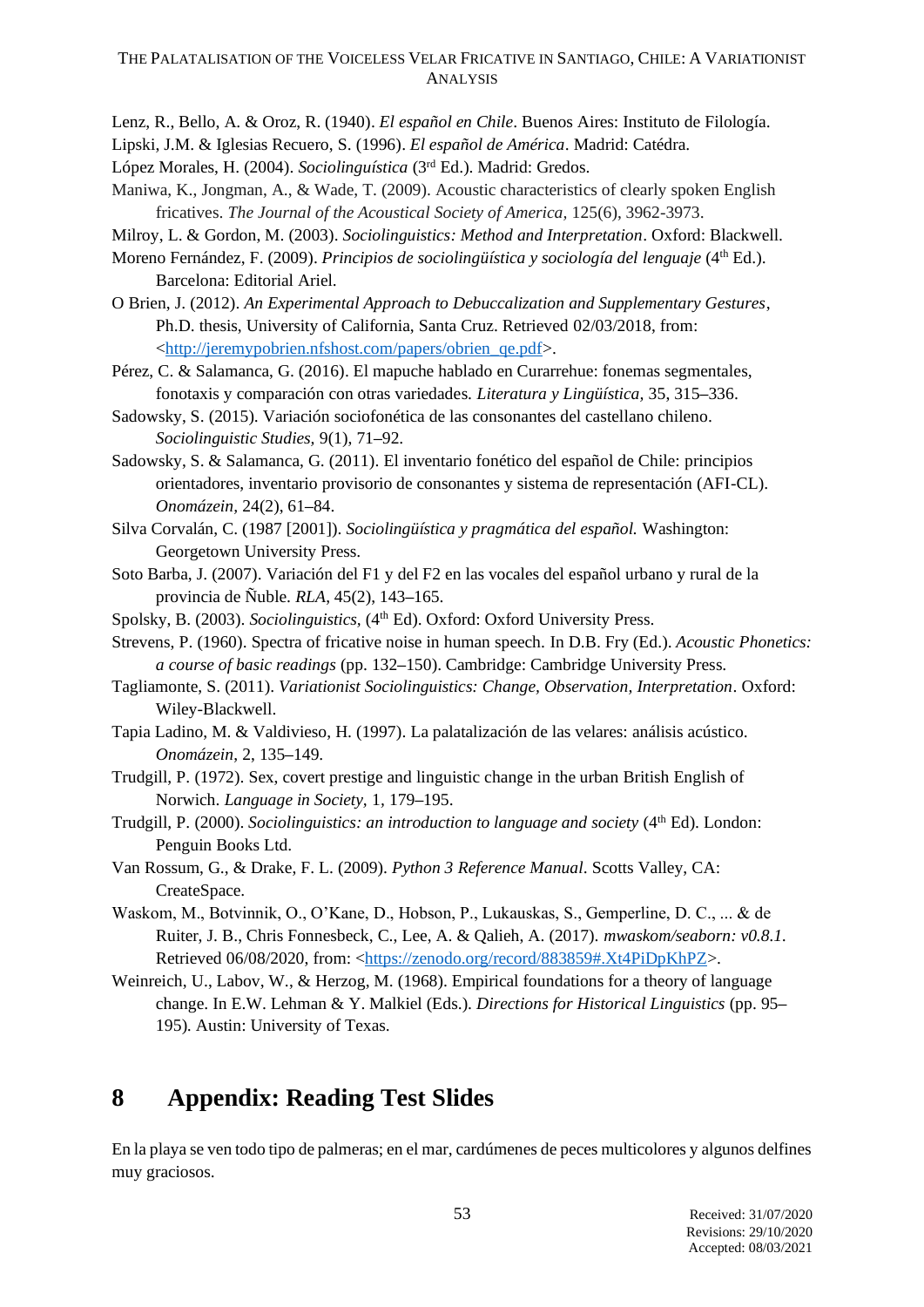Me vendieron un embudo sin boleta en Chimbarongo.

Después de registrar una visa, hay que ir al Registro Civil y esperar.

Ella era gorda, pecosa y de cabello de color amarillento muy crespo.

Mi hermana estudió ingeniería en la universidad, pero ahora es profesora de biología, lo que no afecta su fascinación con todo lo tecnológico.

Podrán vivir sin guerra en Angola.

Te mandé un mensaje diciendo que trajeras dinero en efectivo para pagar el viaje, pero trajiste tu tarjeta de crédito.

Los furgones de carga dan mayor rentabilidad, porque presentan mayor capacidad.

Hace unas horas, yo, el líder de la comunidad británica en Chile, elegí personalmente al encargado de traer ginebra a los carretes de la organización.

En Lota, las actividades comunitarias de invierno contribuyeron a paliar la pobreza de la gente.

"Ya te dije que vayas a la página 394, Sr. Potter, y quiero que vayas a esa página antes de que me enoje," dijo Snape.

Vi con angustia como un gato angora se comía una anguila.

Los abogados tuvieron que corregir los errores de tipeo en los documentos legislativos, sin hacer grandes cambios al contenido original.

Se dice que el tordo, por su brillante color negro, atrae la atención de los turcos.

La gente se mantiene en forma mediante ejercicio físico: por eso, es útil tener un gimnasio cerca de la casa.

Existen muchas mentiras que parecen verdaderas y agradan más cuando tienen un origen dudoso, pero posible.

La gira del grupo de metal fue un gran éxito; los artistas recibieron muchos halagos acerca de la calidad y la complejidad de su música, siendo las habilidades del bajista las más comentadas.

Ángel Fernández señaló que será la empresa privada la que hará los proyectos económicos.

Escogiste la mejor temporada para pasar tiempo en las playas francesas, porque en verano se cosechan los meiillones.

La esbelta joven era tan terca que nunca estudiaba para los certámenes.

La inteligencia de esta nueva generación de estudiantes se nota en sus capacidades de buscar soluciones logísticas que nos mejoran la vida.

Me invitaron a pasear en un bote sin combustible.

Me imagino que a la gente le enganchan las series porque acaban sintiendo cariño por los personajes. Antofagasta lanza su apuesta para enfrentar a Calama.

Aguirre sonó su nariz y la balsa en la que viajaba empezó a hundirse rápidamente.

El ají chileno no pica tan fuerte como el mexicano, que se usa en las fajitas y toda esa comida.

Seguro que va a haber intercambio de bombas: molotovs para allá, lacrimógenas para acá.

Ya es hora de exigir que nos dejen acceder a la plataforma digital, porque tenemos una cantidad de lecturas pendientes.

Claro que me gusta comer caldo de congrio, con harto ajo y un pichintún de ají.

Un exceso de lluvia puede arruinar el día, aquí y en la quebrada del ají.

Más vale un largo etcétera que una lista latera.

Allí resonó por última vez el fusil del guerrillero abatido por la mujer del general Javier Grandón Jiménez.

La respiración es un proceso involuntario que permite la obtención de oxígeno y la eliminación de desechos en estado gaseoso.

Los glóbulos rojos, apoyados por la hemoglobina, expulsan las moléculas de dióxido de carbono y reciben las de oxígeno, que luego llevarán hasta cada una de las células del cuerpo.